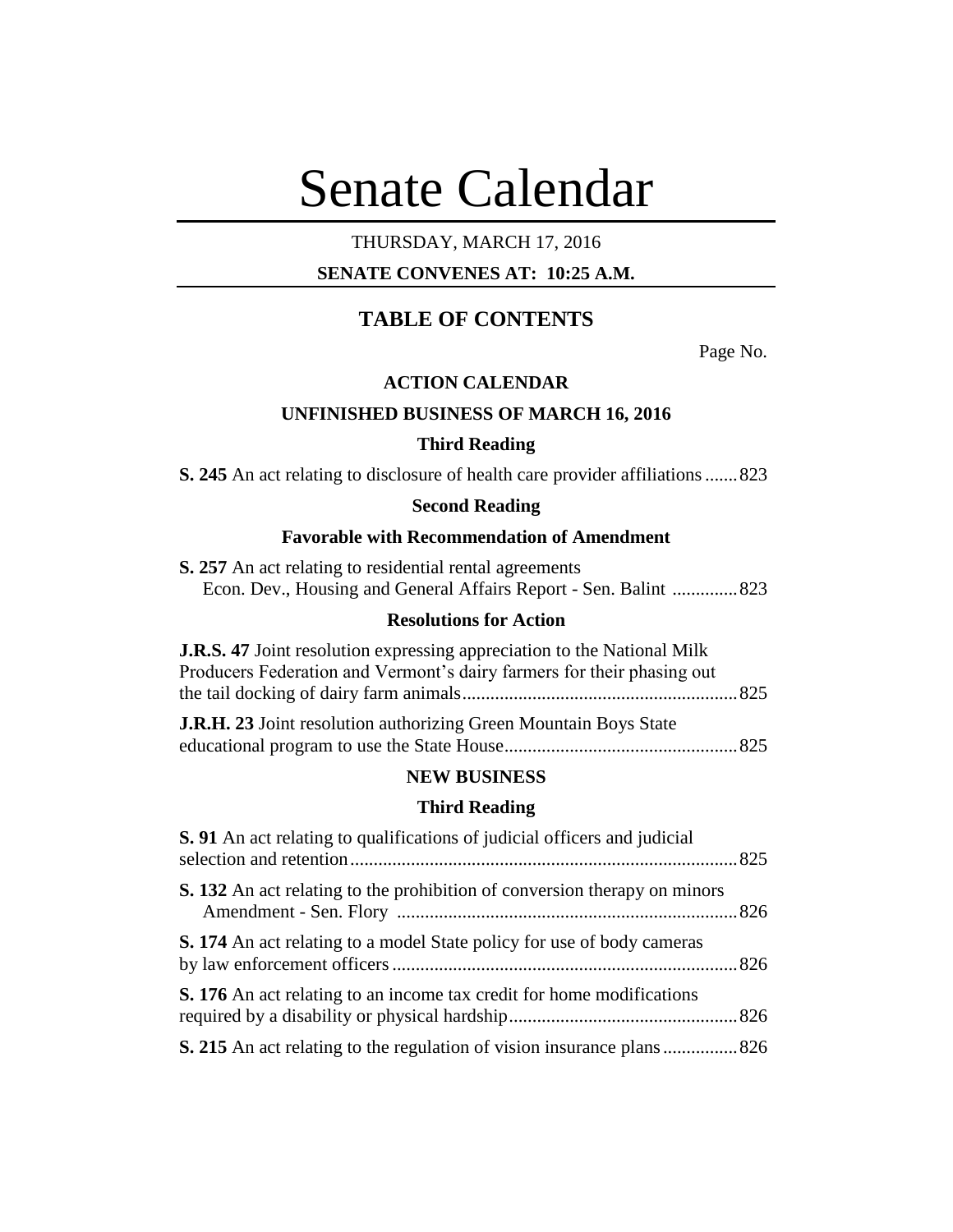| S. 224 An act relating to warranty obligations of equipment dealers and |  |
|-------------------------------------------------------------------------|--|
|                                                                         |  |

# **NOTICE CALENDAR**

# **Second Reading**

# **Favorable with Recommendation of Amendment**

| <b>S. 52</b> An act relating to the Uniform Interstate Family Support Act                   |  |
|---------------------------------------------------------------------------------------------|--|
|                                                                                             |  |
|                                                                                             |  |
| S. 169 An act relating to the Rozo McLaughlin Farm-to-School Program                        |  |
|                                                                                             |  |
|                                                                                             |  |
| <b>S. 189</b> An act relating to foster parents' rights and protections                     |  |
|                                                                                             |  |
|                                                                                             |  |
| <b>S. 250</b> An act relating to farm distilleries and Vermont barrel aged maple<br>spirits |  |
| Econ. Dev., Housing and General Affairs Report - Sen. Baruth  836                           |  |
|                                                                                             |  |
| ADDEDED TA I IF                                                                             |  |

#### **ORDERED TO LIE**

# **CONCURRENT RESOLUTIONS FOR NOTICE**

| H.C.R. 279-286 (For text of Resolutions, see Addendum to House Calendar |  |
|-------------------------------------------------------------------------|--|
|                                                                         |  |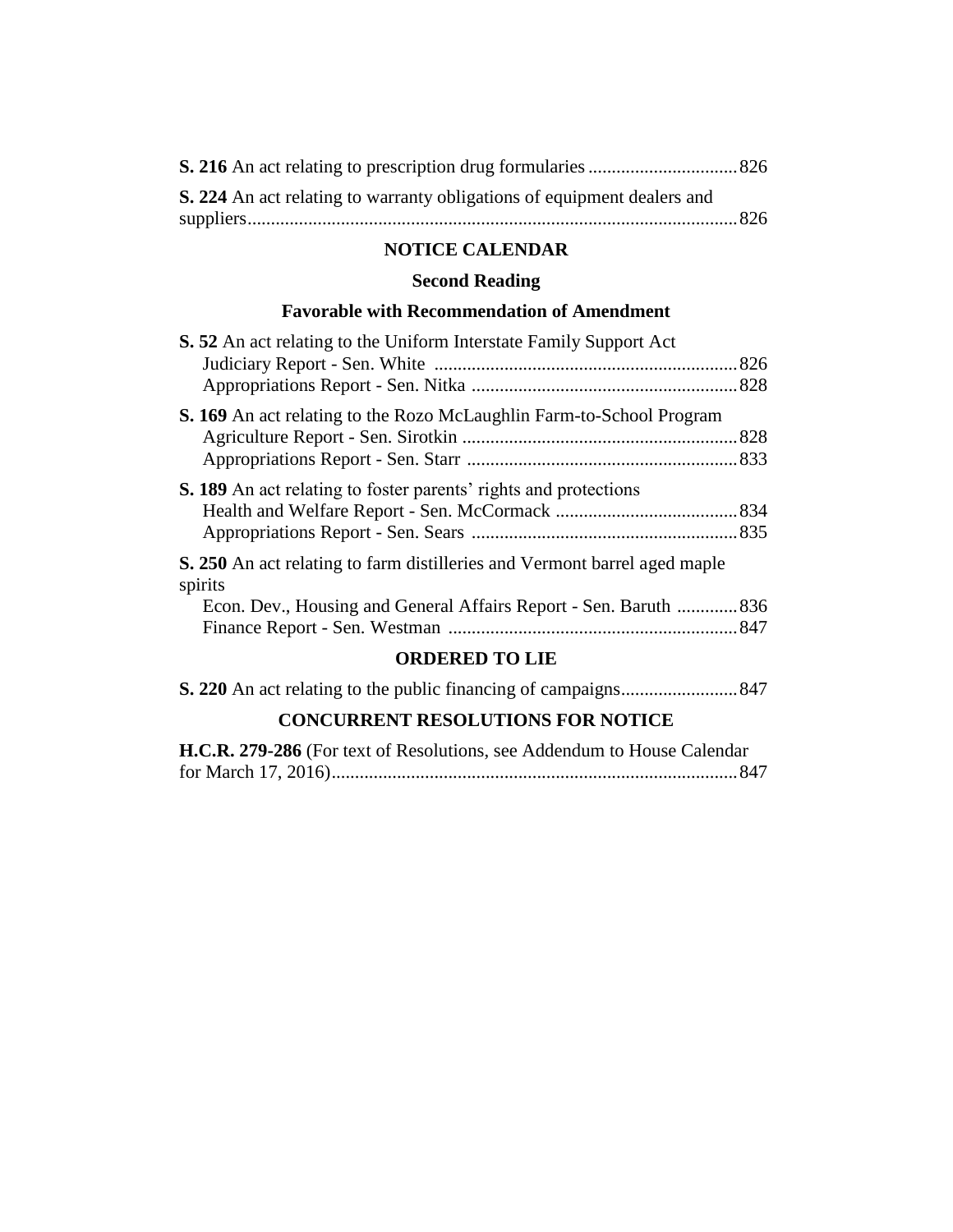#### **ORDERS OF THE DAY**

#### **ACTION CALENDAR**

#### **UNFINISHED BUSINESS OF WEDNESDAY, MARCH 16, 2016**

#### **Third Reading**

# **S. 245.**

An act relating to disclosure of health care provider affiliations.

#### **Second Reading**

#### **Favorable with Recommendation of Amendment**

#### **S. 257.**

An act relating to residential rental agreements.

# **Reported favorably with recommendation of amendment by Senator Balint for the Committee on Economic Development, Housing & General Affairs.**

The Committee recommends that the bill be amended by striking out all after the enacting clause and inserting in lieu thereof the following:

Sec. 1. 9 V.S.A. § 4451 is amended to read:

#### § 4451. DEFINITIONS

As used in this chapter:

\* \* \*

(9) "Sublease" means a rental agreement, written or oral, embodying terms and conditions concerning the use and occupancy of a dwelling unit and premises between two tenants, a sublessor and a sublessee.

(10) "Tenant" means a person entitled under a rental agreement to occupy a residential dwelling unit to the exclusion of others.

Sec. 2. 9 V.S.A. § 4452 is amended to read:

### § 4452. EXCLUSIONS

Unless created to avoid the application of this chapter, this chapter does not apply to any of the following:

\* \* \*

(7) transient residence in a campground, which for the purposes of this chapter means any property used for seasonal or short-term vacation or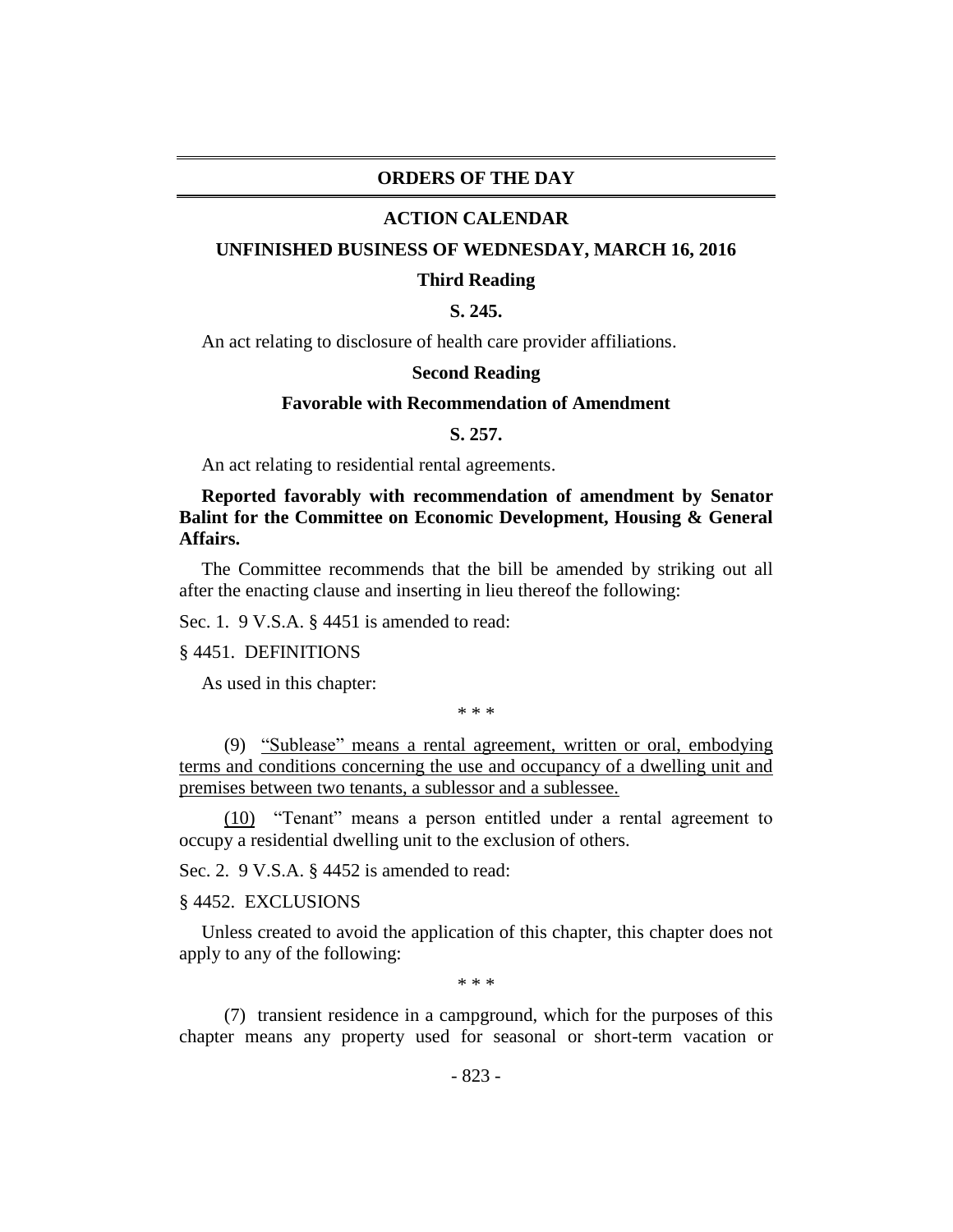recreational purposes on which are located cabins, tents, or lean-tos, or campsites designed for temporary set-up of portable or mobile camping, recreational, or travel dwelling units, including tents, campers, and recreational vehicles such as motor homes, travel trailers, truck campers, and van campers; or

(8) transient occupancy in a hotel, motel, or lodgings during the time the occupant is a recipient of General Assistance or Emergency Assistance temporary housing assistance, regardless of whether the occupancy is subject to a tax levied under 32 V. S.A. chapter 225; or

(9) occupancy of a dwelling unit without right or permission by a person who is not a tenant.

Sec. 3. 9 V.S.A. 4456b is added to read:

# § 4456b. SUBLEASES; LANDLORD AND TENANT RIGHTS AND **OBLIGATIONS**

(a)(1) A landlord may condition or prohibit subleasing a dwelling unit under the terms of a written rental agreement, and may require a tenant to provide actual notice of the name and contact information of any sublessee occupying the dwelling unit.

(2) If the terms of a written rental agreement prohibit subleasing the dwelling unit, the landlord or tenant may give a person who is not a tenant and is occupying the dwelling unit without right or permission notice against trespass pursuant to 13 V.S.A. § 3705(a). This subdivision (2) shall not be construed to limit the rights and remedies available to a landlord pursuant to this chapter.

(b) In the absence of a written rental agreement, a tenant shall provide the landlord with actual notice of the name and contact information of any sublessee occupying the dwelling unit.

Sec. 4. 13 V.S.A. § 3705 is amended to read:

# § 3705. UNLAWFUL TRESPASS

(a)(1) A person shall be imprisoned for not more than three months or fined not more than \$500.00, or both, if, without right or permission, he or she is occupying a dwelling unit for which a written rental agreement has prohibited subleasing pursuant to 9 V.S.A. § 4456b as to which notice against trespass is given, or, without legal authority or the consent of the person in lawful possession, he or she enters or remains on any land or in any place as to which notice against trespass is given. Notice against trespass may be given by: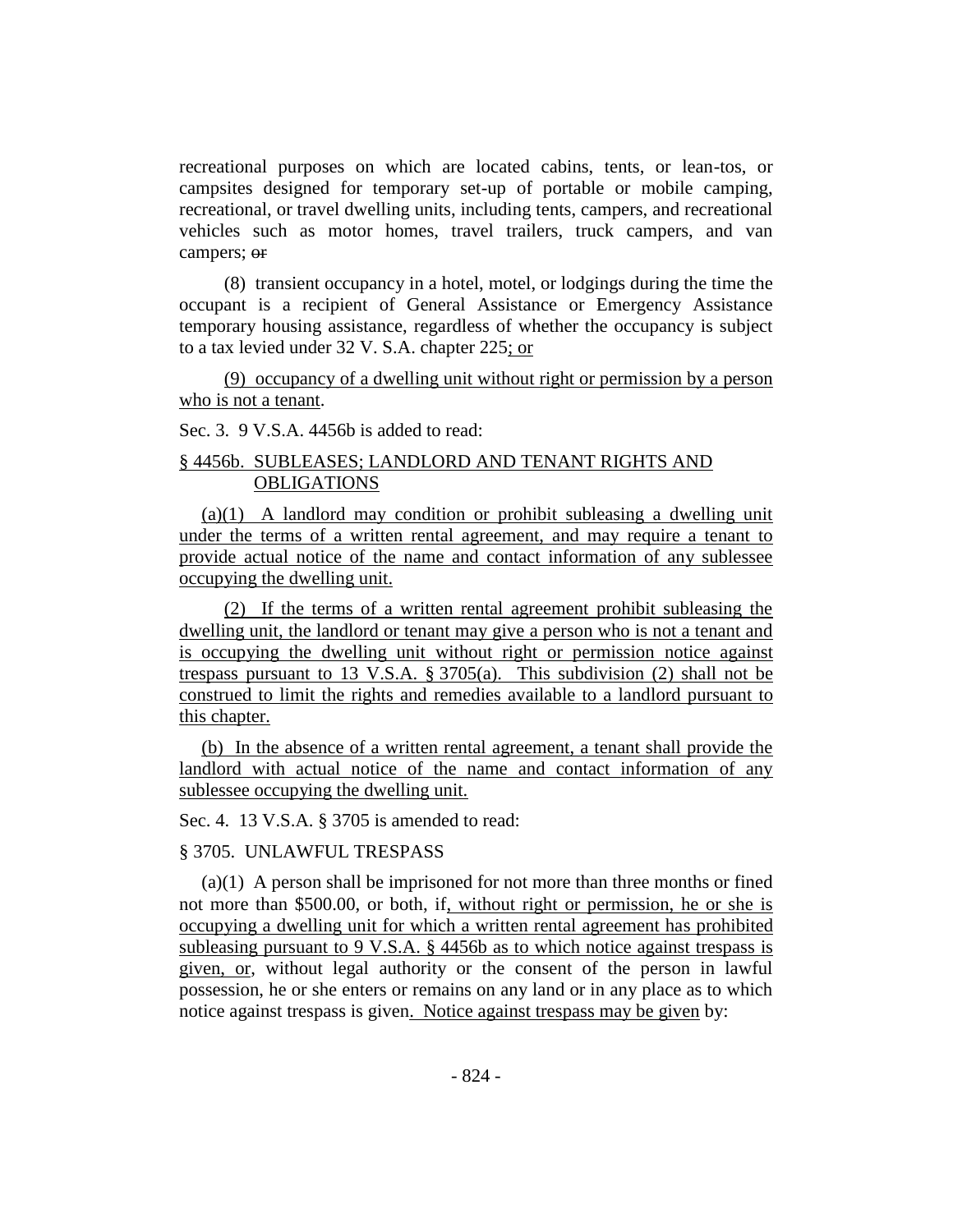(A) actual communication by the person in lawful possession or his or her agent or by a law enforcement officer acting on behalf of such person or his or her agent;

\* \* \*

(D) in the case of a dwelling unit for which a written rental agreement has prohibited subleasing pursuant to 9 V.S.A. § 4456b, actual communication by the landlord or his or her agent or by a law enforcement officer acting on behalf of the landlord or his or her agent.

\* \* \*

Sec. 5. EFFECTIVE DATE

This act shall take effect on July 1, 2016.

(Committee vote: 5-0-0)

#### **Resolutions for Action**

#### **J.R.S. 47.**

Joint resolution expressing appreciation to the National Milk Producers Federation and Vermont's dairy farmers for their phasing out the tail docking of dairy farm animals.

**PENDING QUESTION:** Shall the Senate adopt the resolution?

(For text of resolution, see Senate Journal of March 15, 2016, page 547.)

#### **J.R.H. 23.**

Joint resolution authorizing Green Mountain Boys State educational program to use the State House.

**PENDING QUESTION:** Shall the resolution be adopted in concurrence?

(For text of resolution, see Senate Journal of March 15, 2016, page 549.)

#### **NEW BUSINESS**

#### **Third Reading**

# **S. 91.**

An act relating to qualifications of judicial officers and judicial selection and retention.

# **S. 132.**

An act relating to the prohibition of conversion therapy on minors.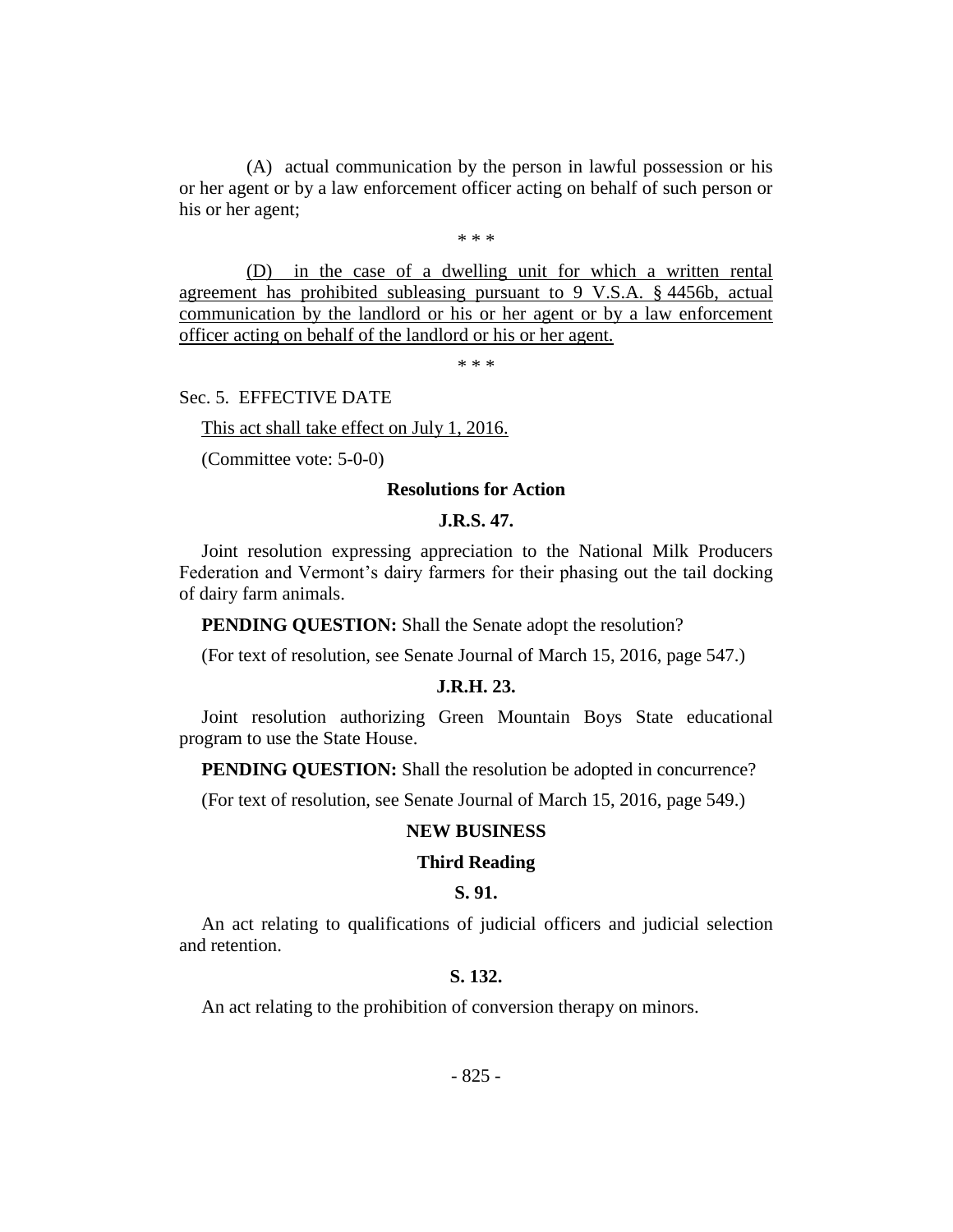# **Amendment to S. 132 to be offered by Senator Flory before Third Reading**

Senator Flory moves to amend the bill in Sec. 2, 18 V.S.A. § 8352, after the word "age" by inserting the following: , even with parental consent

# **S. 174.**

An act relating to a model State policy for use of body cameras by law enforcement officers.

# **S. 176.**

An act relating to an income tax credit for home modifications required by a disability or physical hardship.

# **S. 215.**

An act relating to the regulation of vision insurance plans.

# **S. 216.**

An act relating to prescription drug formularies.

#### **S. 224.**

An act relating to warranty obligations of equipment dealers and suppliers.

#### **NOTICE CALENDAR**

#### **Second Reading**

#### **Favorable with Recommendation of Amendment**

# **S. 52.**

An act relating to the Uniform Interstate Family Support Act.

#### **Reported favorably with recommendation of amendment by Senator White for the Committee on Judiciary.**

The Committee recommends that the bill be amended by striking out all after the enacting clause and inserting in lieu thereof the following:

Sec. 1. SPOUSAL SUPPORT AND MAINTENANCE TASK FORCE

(a) Creation. There is created a Spousal Support and Maintenance Task Force for the purpose of reviewing and modernizing Vermont's law concerning spousal support and maintenance.

(b) Membership. The Task Force shall be composed of the following seven members: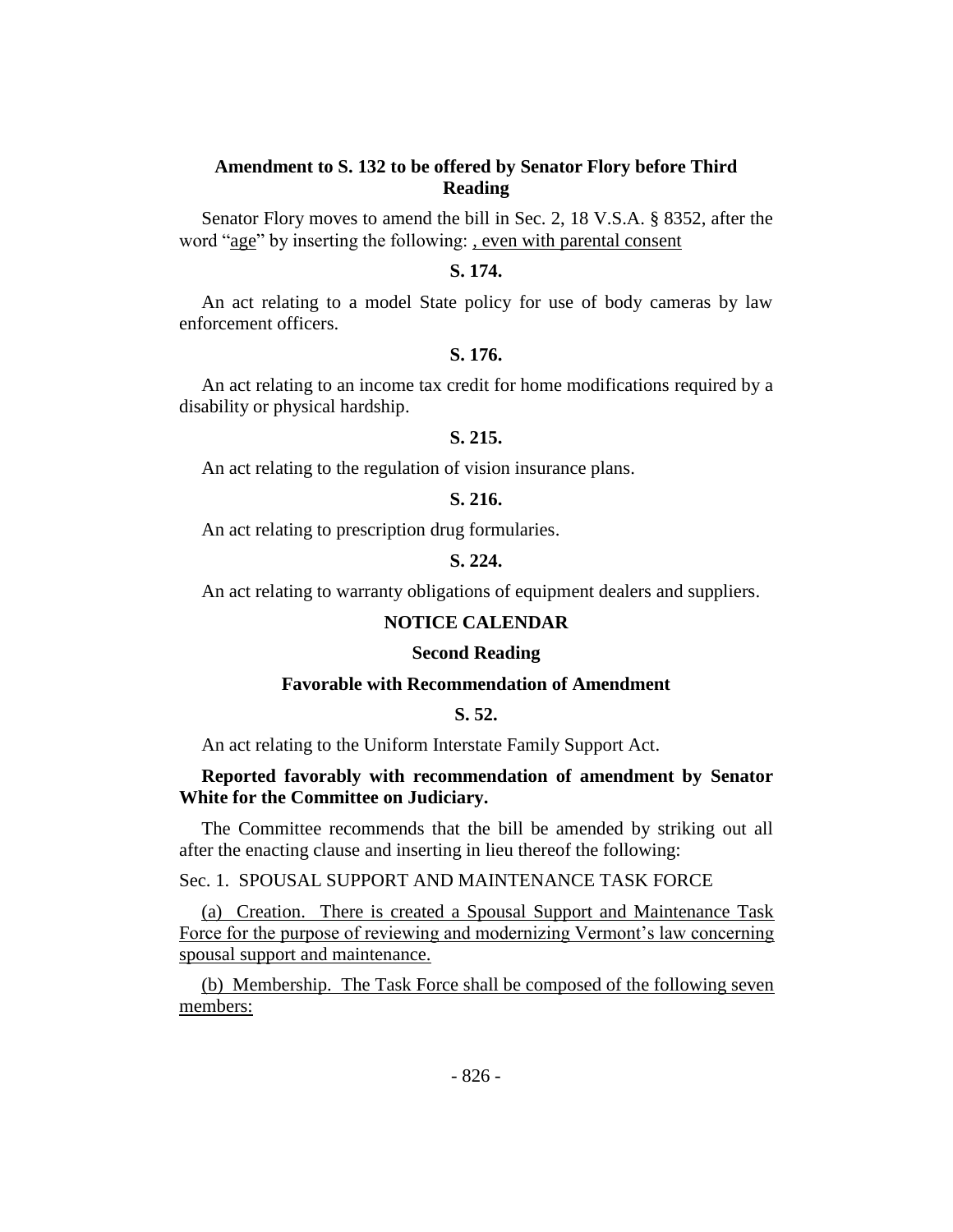(1) a current member of the House of Representatives who shall be appointed by the Speaker of the House;

(2) a current member of the Senate who shall be appointed by the Committee on Committees;

(3) a Superior Court judge who has significant experience in the Family Division of Superior Court appointed by the Chief Justice;

(4) the Chief Superior Court Judge;

(5) two experienced family law attorneys appointed by the Family Law Section of the Vermont Bar Association; and

(6) a representative of Vermont Alimony Reform who is a resident of Vermont.

(c) Powers and duties. The Task Force shall consider amendments to Vermont's spousal support and maintenance laws aimed to improve clarity, fairness, and predictability in recognition of changes to the family structure in recent decades. The Task Force may hold public hearings and shall endeavor to hear a wide variety of perspectives from stakeholders and interested parties.

(d) Assistance. The Task Force shall have the administrative, technical, and legal assistance of the Office of Legislative Council.

(e) Recommendation. On or before January 15, 2017, the Task Force shall submit its recommendations for any legislative action to the Senate and House Committees on Judiciary.

(f) Meetings.

(1) The Superior Court judge appointed in accordance with subdivision (b)(3) of this section shall serve as chair.

(2) A majority of the membership shall constitute a quorum.

(3) The Task Force shall cease to exist on March 1, 2017.

(g) Reimbursement.

(1) For attendance at meetings during adjournment of the General Assembly, legislative members of the Task Force shall be entitled to per diem compensation and reimbursement of expenses pursuant to 2 V.S.A. § 406 for no more than four regular meetings and two public hearings.

(2) Other members of the Task Force who are not employees of the State of Vermont and who are not otherwise compensated or reimbursed for their attendance shall be entitled to per diem compensation and reimbursement of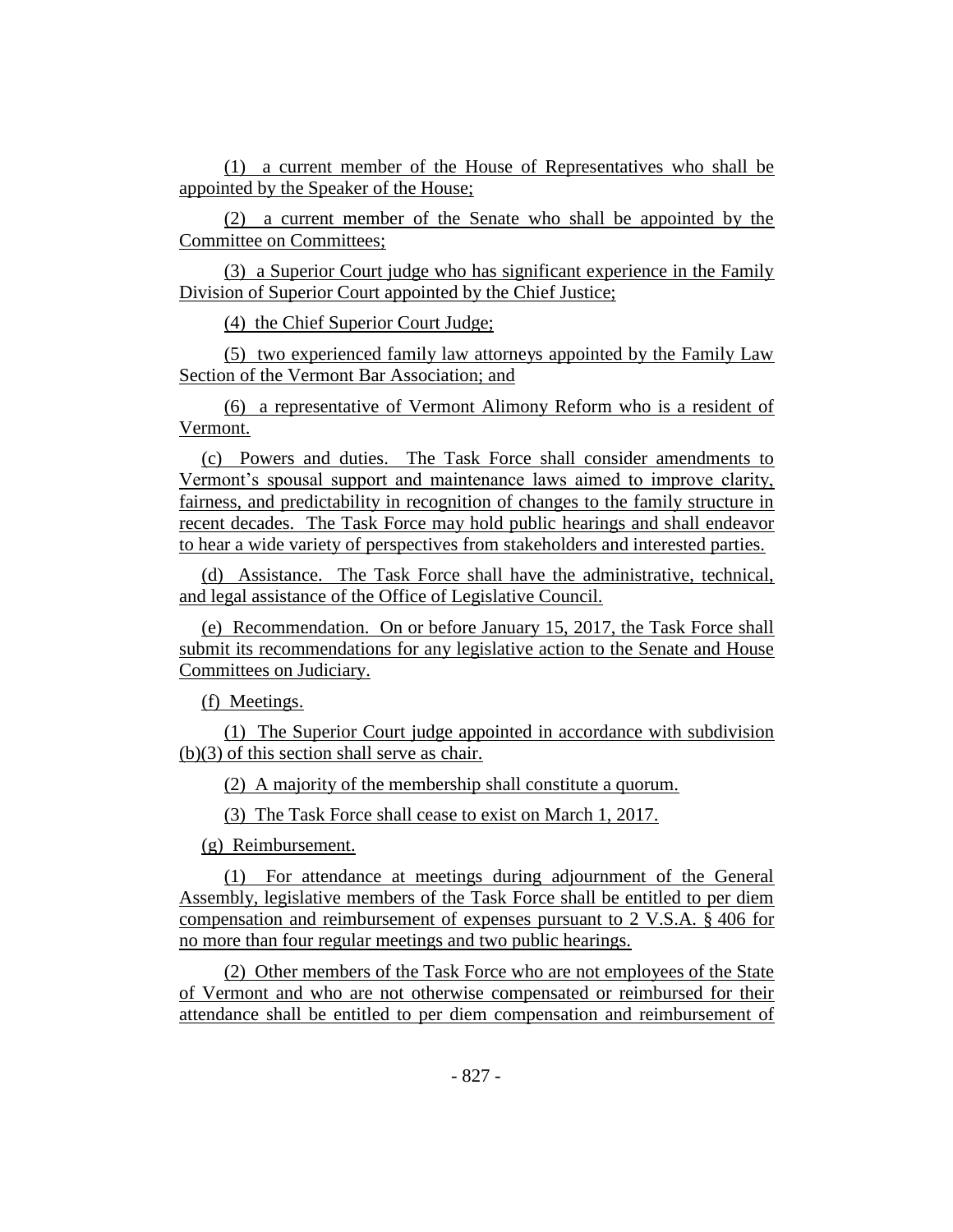expenses pursuant to 32 V.S.A. § 1010 for no more than four regular meetings and two public hearings.

#### Sec. 2. EFFECTIVE DATE

This act shall take effect on passage.

And that after passage the title of the bill be amended to read: "An act relating to creating a Spousal Support and Maintenance Task Force"

(Committee vote: 5-0-0)

**Reported favorably by Senator Nitka for the Committee on Appropriations.**

(Committee vote: 6-0-1)

#### **S. 169.**

An act relating to the Rozo McLaughlin Farm-to-School Program.

# **Reported favorably with recommendation of amendment by Senator Sirotkin for the Committee on Agriculture.**

The Committee recommends that the bill be amended by striking out all after the enacting clause and inserting in lieu thereof the following:

Sec. 1. 6 V.S.A. chapter 211 is amended to read:

# CHAPTER 211. THE ROZO MCLAUGHLIN FARM-TO-SCHOOL PROGRAM

#### § 4719. PURPOSE AND STATE GOAL

(a) Purpose. It is the purpose of this chapter to establish a farm-to-school program to:

(1) encourage Vermont residents in developing healthy and lifelong habits of eating nutritious local foods;

(2) maximize use by Vermont schools of fresh and locally grown, produced, or processed food;

(3) work with partners to establish a food, farm, and nutrition education program that educates Vermont students regarding healthy eating habits through the use of educational materials, classes, and hands-on techniques that inform students of the connections between farming and the foods that students consume;

(4) increase the size and stability of direct sales markets available to farmers; and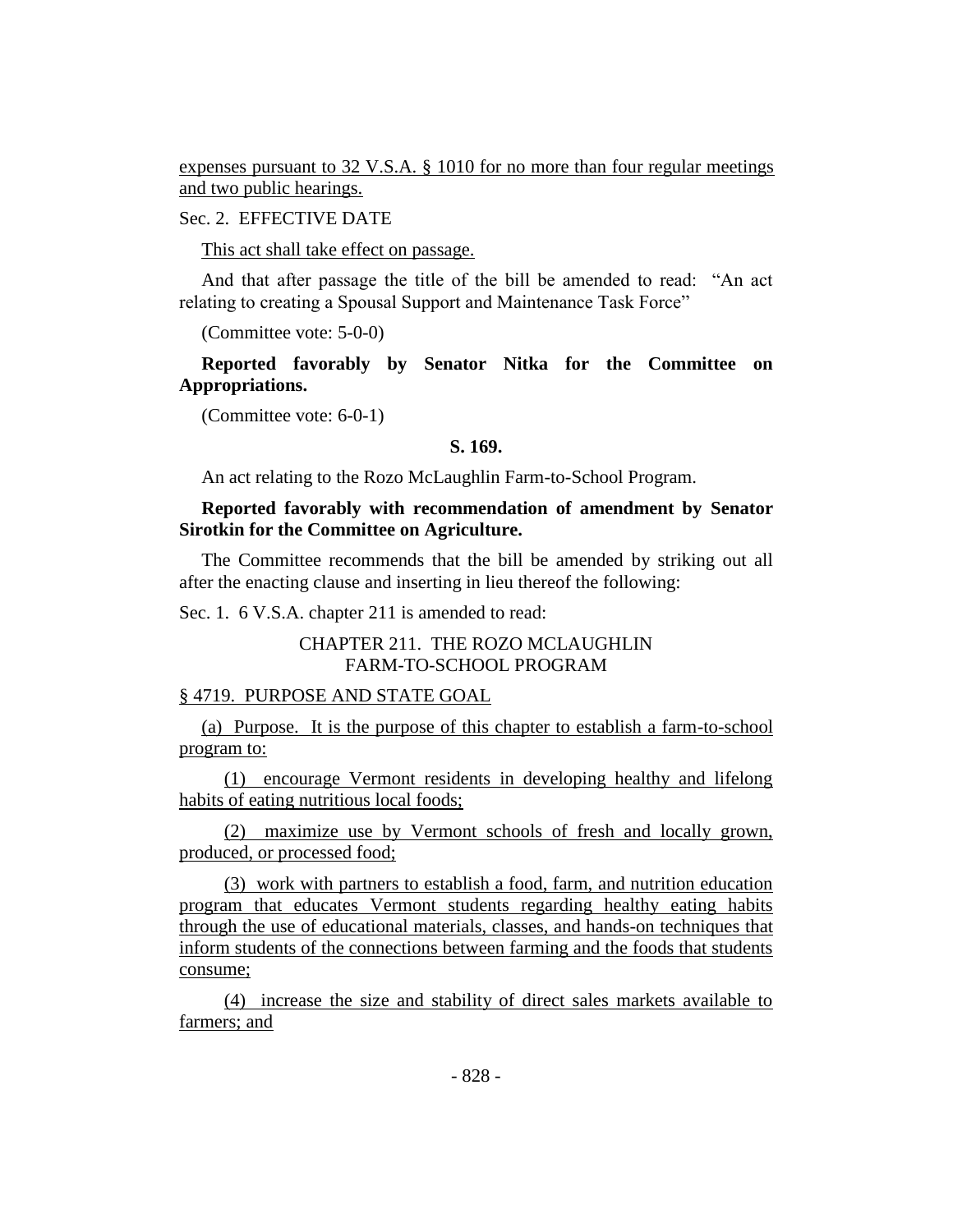(5) increase participation of Vermont students in school meal programs by increasing the selection of available foods.

(b) State Farm to School Network goal. It is the goal of the Farm-to-School Program to establish a food system that by 2025:

(1) engages 75 percent of Vermont schools in an integrated food system education program that incorporates community-based learning; and

(2) purchases 50 percent of food from local or regional food sources.

### § 4720. DEFINITIONS

As used in this chapter, "Farm-to-School Program" means an integrated food, farm, and nutrition education program that utilizes community-based learning opportunities to connect schools with nearby farms to provide students with locally produced fresh fruits and vegetables, dairy and protein products, and other nutritious, locally produced foods in school breakfasts, lunches, and snacks; help children develop healthy eating habits; provide nutritional and agricultural education in the classroom, cafeteria, and school community; and improve farmers' incomes and direct access to markets.

# § 4721. LOCAL FOODS GRANT PROGRAM

(a) There is created in the Agency of Agriculture, Food and Markets the Rozo McLaughlin Farm-to-School Program to award local grants for the purpose of helping Vermont schools develop farm-to-school programs that will sustain relationships with local farmers and producers, enrich the educational experience of students, improve the health of Vermont children, and enhance Vermont's agricultural economy.

(b) A school, a school district, a consortium of schools,  $\Theta$  a consortium of school districts, or licensed childcare providers may apply to the Secretary of Agriculture, Food and Markets for a grant award to:

(1) fund equipment, resources, training, and materials that will help to increase use of local foods in the School Food Service Nutrition Program;

(2) fund items, including local farm food products, gardening supplies, field trips to farms, and stipends to visiting farmers, that will help teachers to use hands-on educational techniques to teach children about nutrition and farm-to-school connections; and

(3) provide fund professional development and technical assistance, in partnership with the Agency of Education and farm-to-school technical service providers, to help teachers, school nutrition personnel, and members of the farm-to-school community educate students about nutrition and farm-to-school connections and assist schools in developing a farm-to-school program.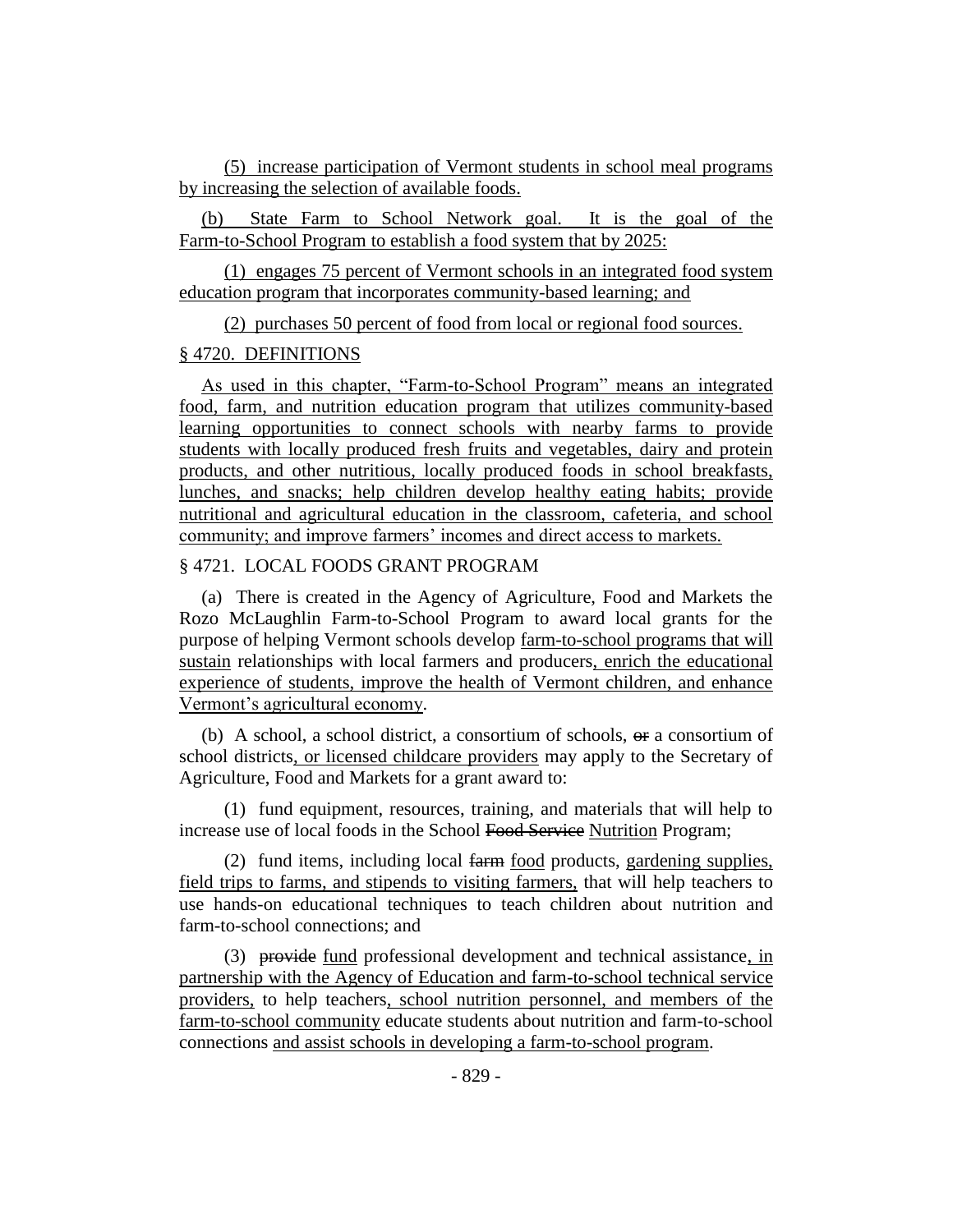(4) fund technical assistance or support strategies to increase participation in federal child nutrition programs that increase viability of sustainable meal programs.

(c) The Secretaries of Agriculture, Food and Markets and of Education and the Commissioner of Health, in consultation with farmers, food service workers school nutrition staff, and educators, and farm-to-school technical service providers jointly shall jointly adopt rules procedures relating to the content of the grant application and the criteria for making awards.

(d) The Secretary shall determine that there is significant interest in the school community before making an award and shall give priority consideration to schools and, school districts and licensed child care providers that are developing farm-to-school connections and education that indicate a willingness to make changes to their school or childcare nutrition programs that increase student access and participation and that are making progress toward the implementation of the Vermont nutrition and fitness policy guidelines School Wellness Policy Guidelines developed by the Agency of Agriculture, Food and Markets, the Agency of Education, and the Department of Health, dated November 2005 updated in June 2015 or of the successor of these guidelines.

(e) No award shall be greater than \$15,000.00.

# § 4722. FARM ASSISTANCE; SECRETARY OF AGRICULTURE, FOOD AND MARKETS

(a) The Secretary of Agriculture, Food and Markets shall work with existing programs and organizations to develop and implement educational opportunities for farmers to help them to increase their markets through selling their products to schools, licensed child care providers, and State government agencies and participating in the federal food commodities program, including the federal Department of Defense Fresh Program, and selling to regulated child care programs participating in the Adult and Child Food Program that operate or participate in child nutrition programs.

(b) The Secretary of Agriculture, Food and Markets shall work with distributors that sell products to schools, licensed child care providers, and State government agencies to increase the availability of local products.

# § 4723. PROFESSIONAL DEVELOPMENT FOR FOOD SERVICE **PERSONNEL**

(a) The Secretary of Education, in consultation with the Secretary of Agriculture, Food and Markets, the Commissioner of Health, and farm-to-school organizations and partners, shall offer expanded regional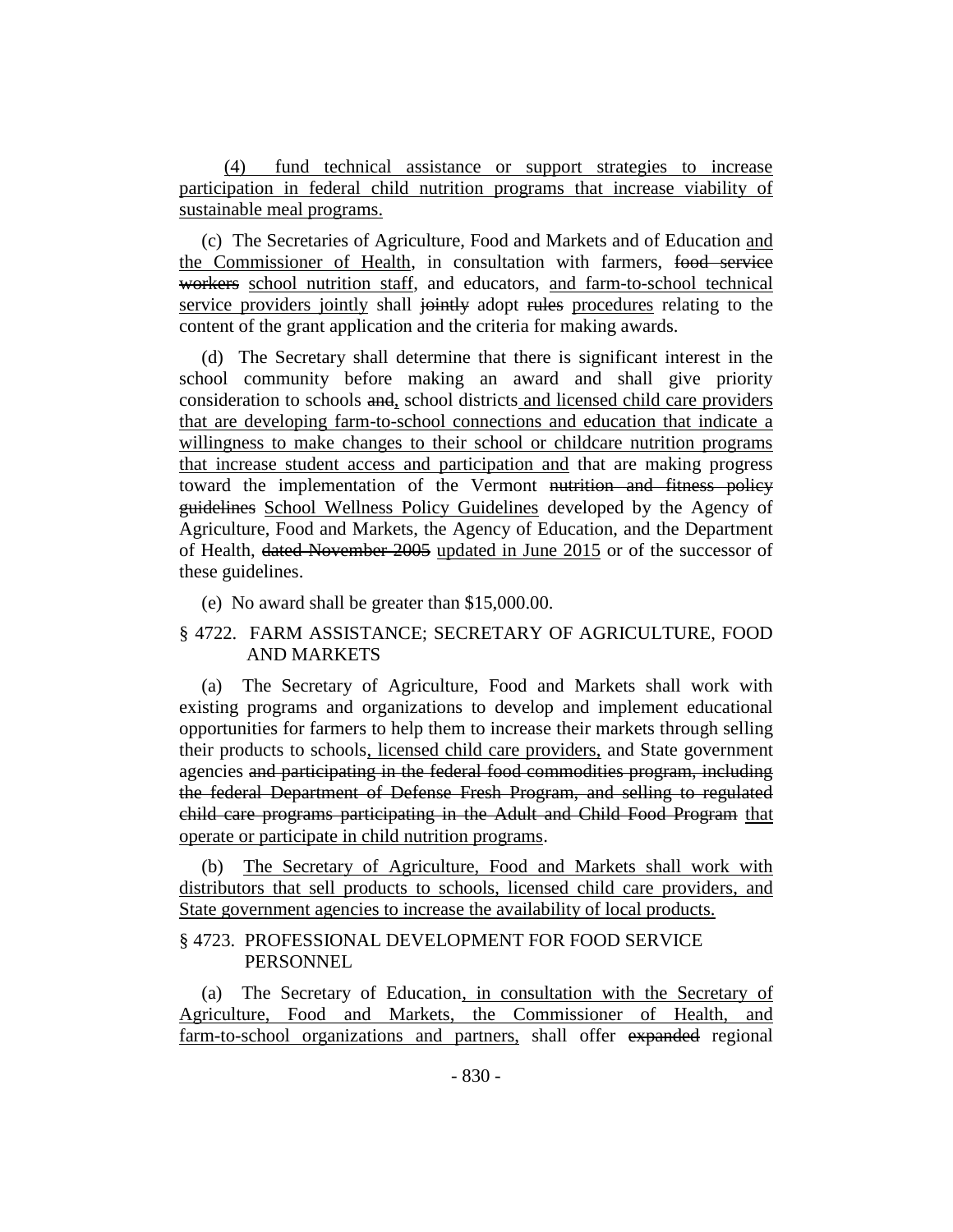training sessions for public school food service and child care personnel and child care resource development specialists as funds are made available. Training shall include information about strategies for purchasing procuring, processing, and serving locally grown foods, especially with regard to federal procurement program requirements, as well as information about nutrition, obesity prevention, coping with severe food allergies, and food service operations. The Secretary of Education may use a portion of the funds appropriated for this training session to pay a portion of or all expenses for attendees and to develop manuals or other materials to help in the training.

(b) The Secretary of Education shall train people as funds are made available to, with existing programs and organizations, provide training related to procurement of local food and technical assistance to school food service and child care personnel and use a portion of the funds appropriated for this purpose to enable the trained people to provide technical assistance at the school and school district levels.

(c) Training provided under this section shall promote the policies established in the Vermont nutrition and fitness policy guidelines School Wellness Policy Guidelines developed by the Agencies of Agriculture, Food and Markets and of Education and the Department of Health, dated November 2005 updated in June 2015, or the guidelines' successor.

# § 4724. LOCAL FOODS COORDINATOR FOOD SYSTEMS ADMINISTRATOR

(a) The position of local food coordinator Food Systems Administrator is established in the agency of agriculture, food and markets Agency of Agriculture, Food and Markets for the purpose of assisting Vermont producers to increase in increasing their access to commercial markets and institutions, including schools, state licensed child care providers, State and municipal governments, and hospitals.

(b) The duties of the local foods coordinator Food Systems Administrator shall include:

(1) working with institutions, schools, licensed child care providers, distributors, producers, commercial markets, and others to create matchmaking opportunities that increase the number of Vermont institutions that purchase foods grown or produced in Vermont;

(2) coordinating funding and providing support to the farm-to-school and farm-to-institutions programs within the agency of agriculture, food and markets Agency of Agriculture, Food and Markets, and coordinating with interested parties to access funding or create matchmaking opportunities across the supply chain that increase participation in those programs;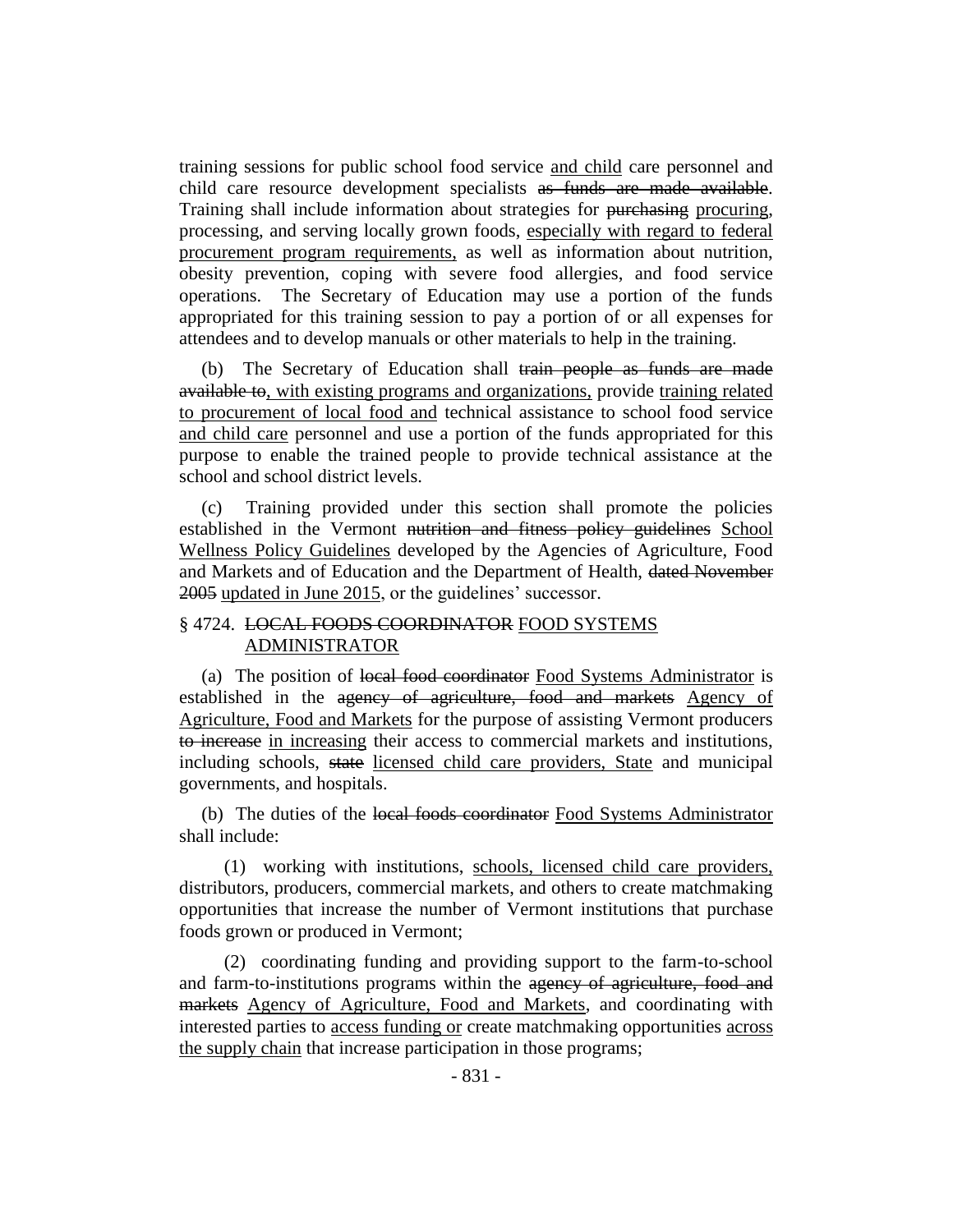(3) encouraging and facilitating the enrollment of state employees State employee access and awareness of opportunities for purchasing local food, including: enrollment in a local community supported agriculture (CSA) organization, purchasing from local farm stands, and participation in a farmers' market;

(4) developing a database of producers and potential purchasers and enhancing the agency's website Agency and partners' ability to improve and support local foods coordination through the use of information technology; and

(5) providing technical support to local communities with their food security efforts.

(c) The local foods coordinator Food Systems Administrator, working with the commissioner of buildings and general services Commissioner of Buildings and General Services pursuant to rules adopted under 29 V.S.A. § 152(14), shall:

(1) encourage and facilitate CSA enrollment awareness of and opportunities to procure healthy local foods by state State employees through the use of approved advertisements and solicitations on state-owned State-owned property; and

(2) implement guidelines for the appropriate use of state State property for employee participation in CSA organizations, including reasonable restrictions on the time, place, and manner of solicitations, advertisements, deliveries, and related activities to ensure the safety and welfare of state State property and its occupants.

(d) The local foods coordinator Food Systems Administrator shall administer a local foods grant program, the purpose of which shall be to provide grants to allow Vermont producers to increase their access to commercial and institutional markets.

Sec. 2. UNIVERSAL MEALS PROGRAM; SCHOOL FUNDING

In addition to any other funds appropriated to the Agency of Agriculture, Food and Markets in fiscal year 2017 for the Farm-to-School Program, there is appropriated to the Farm-to-School Program at the Agency of Agriculture, Food and Markets \$80,000.00 for the purpose of executing, operating, and providing grants under 6 V.S.A. § 4721 to assist schools in developing universal meals programs when the schools are eligible for universal meals participation under federal school nutrition programs.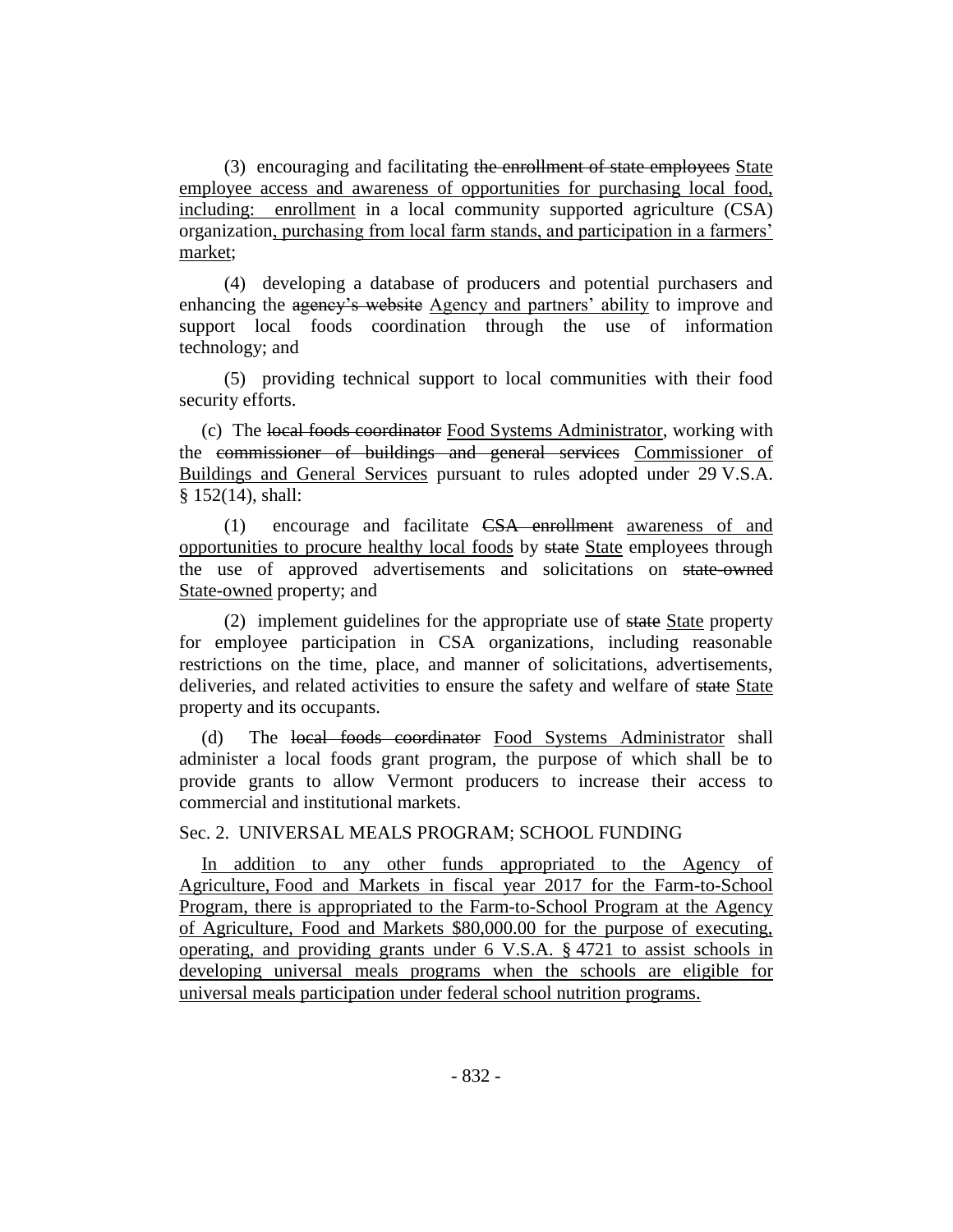Sec. 3. 16 V.S.A. § 559 is amended to read:

#### § 559. PUBLIC BIDS

(a) When the cost exceeds \$15,000.00. A school board or supervisory union board shall publicly advertise or invite three or more bids from persons deemed capable of providing items or services if costs are in excess of \$15,000.00 for any of the following:

(1) the construction, purchase, lease, or improvement of any school building;

(2) the purchase or lease of any item or items required for supply, equipment, maintenance, repair, or transportation of students; or

(3) a contract for transportation, maintenance, or repair services.

\* \* \*

(e) Application of this section. Any contract entered into or purchase made in violation of the provisions of this section shall be void; provided, however, that:

\* \* \*

(4) nothing in this section shall be construed to prohibit a school board from awarding a school nutrition contract after using any method of bidding or requests for proposals permitted under federal law for award of the contract. Notwithstanding the monetary amount in subsection (a) of this section for which a school board is required to use a method of bidding or request for proposal, a school board is required to use a method of public bidding or request for proposal for purchases made from the nonprofit school food service account for purchases in excess of \$25,000.00, unless a municipality sets a lower threshold for purchases from the nonprofit school food service account;

\* \* \*

Sec. 4. EFFECTIVE DATE

This act shall take effect on July 1, 2016.

(Committee vote: 5-0-0)

#### **Reported favorably with recommendation of amendment by Senator Starr for the Committee on Appropriations.**

The Committee recommends that the bill be amended as recommended by the Committee on Agriculture with the following amendment thereto:

By striking out Sec. 2 in its entirety.

(Committee vote: 6-0-1)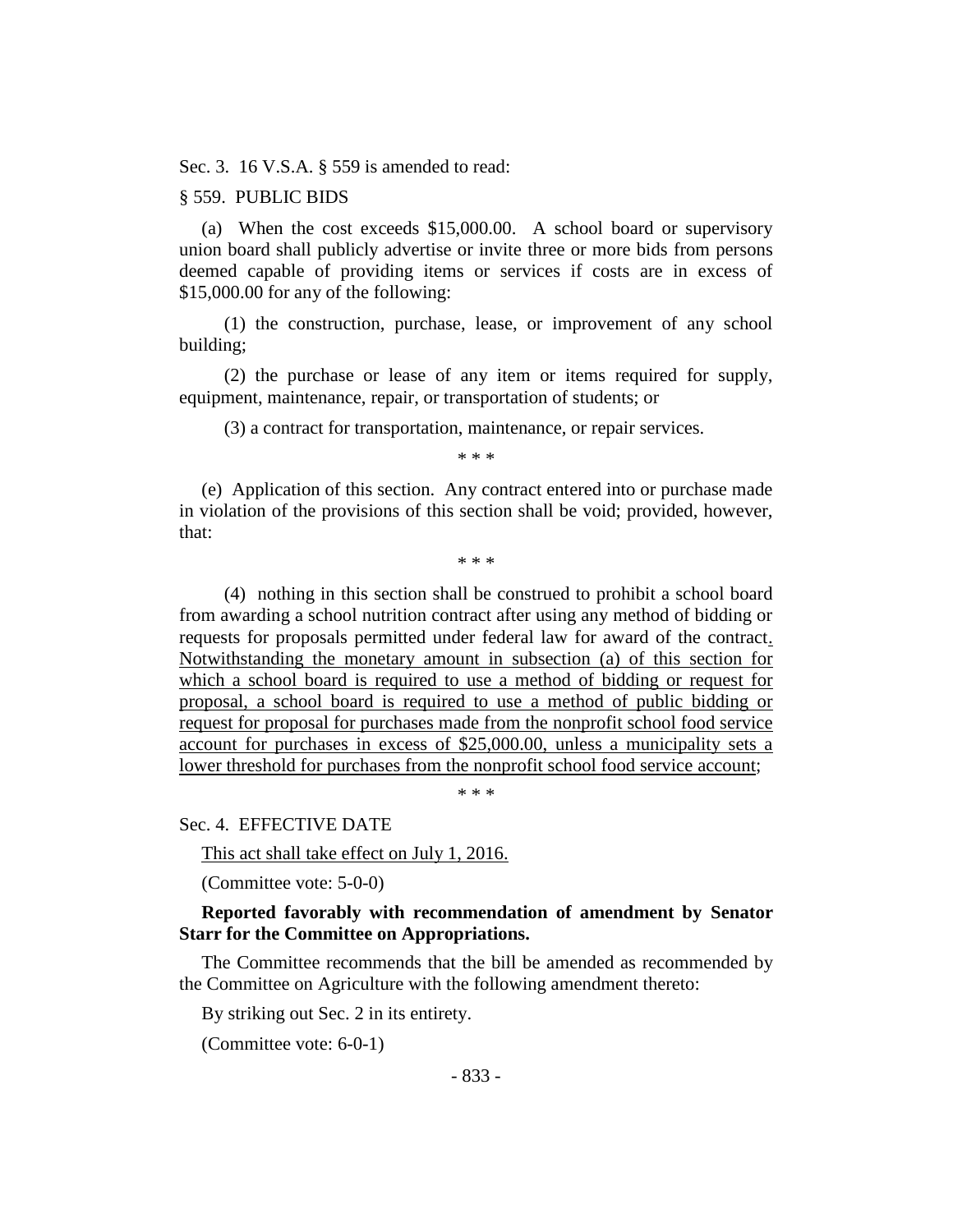An act relating to foster parents' rights and protections.

# **Reported favorably with recommendation of amendment by Senator McCormack for the Committee on Health & Welfare.**

The Committee recommends that the bill be amended by striking out all after the enacting clause and inserting in lieu thereof the following:

#### Sec. 1. FOSTER PARENT WORKING GROUP; REPORT

(a) Creation. There is created a Foster Parent Working Group to recommend legislation, rules, or policies, or any combination thereof, pertaining to rights and protections for foster parents in Vermont.

(b) Membership. The Working Group shall be composed of the following eight members:

(1) the Commissioner for Children and Families or designee;

(2) the Deputy Commissioner for Children and Families' Family Services Division;

(3) the System of Care Manager in the Department for Children and Families' Family Services Division or designee;

(4) a representative of the Vermont Foster and Adoptive Family Association;

(5) a representative of Voices for Vermont's Children;

(6) the Chief Superior Court Judge or designee; and

(7) two fosters parents from different regions of the State, appointed by the Governor.

(c) Powers and duties. The Working Group shall examine the relationship between foster parents, the Department for Children and Families, and the court system to assess whether any laws, rules, or policies should be amended or implemented to better support the work of foster parents, including the following:

(1) access to the Department for Children and Families on evenings and weekends;

(2) access to the Department for Children and Families' records about a particular foster child or foster family;

(3) scheduling court-ordered visits and appointments with the Department for Children and Families;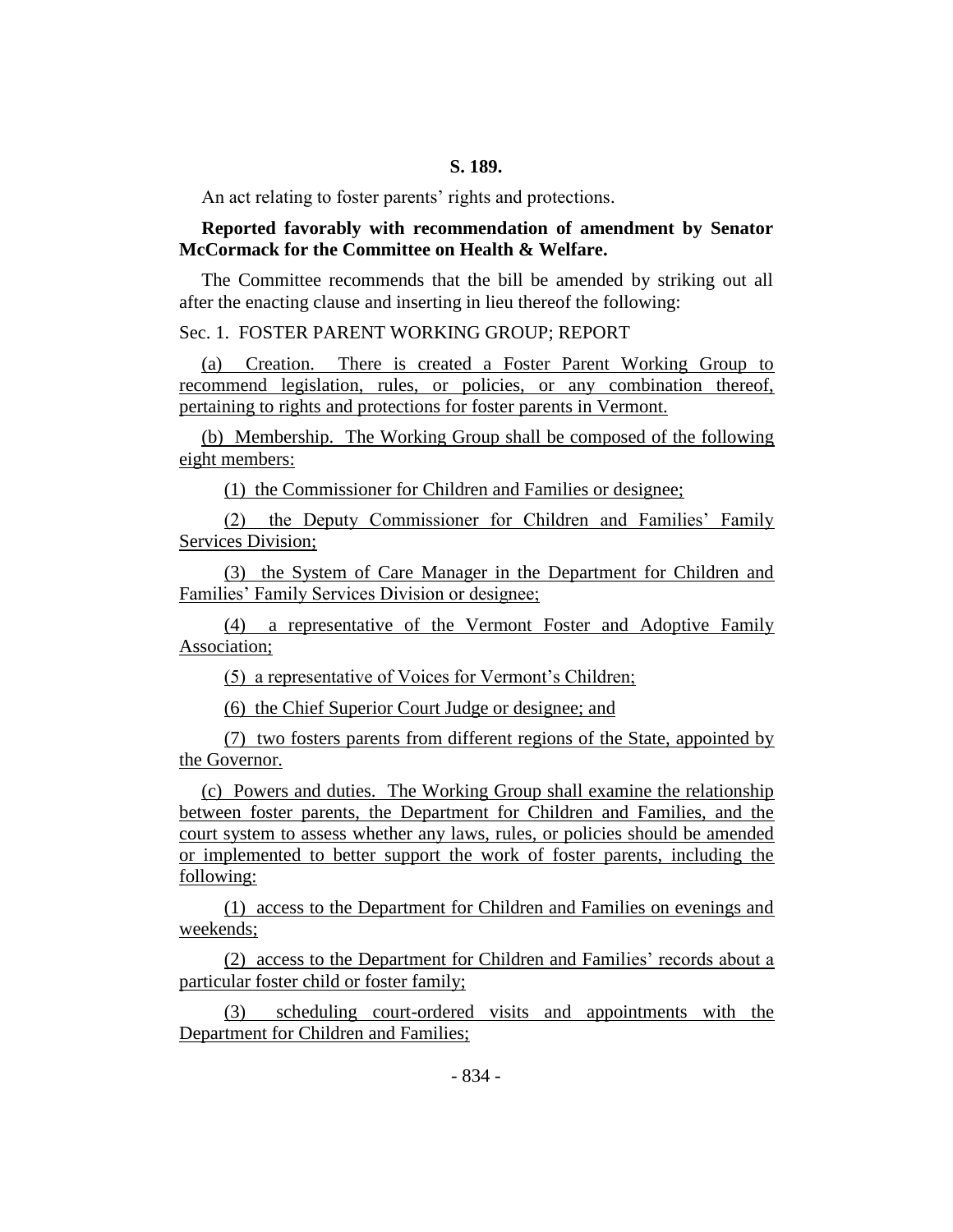(4) fear of reprisal for refusal of a placement or raising concerns about the Department for Children and Families or the foster care system; and

(5) any regional differences identified in the State's foster care system.

(d) Assistance. The Working Group shall have the administrative, technical, and legal assistance of the Department for Children and Families.

(e) Report. On or before January 15, 2017, the Working Group shall submit a written report to the House Committee on Human Services and the Senate Committee on Health and Welfare with its findings and any proposed changes to law, rule, or policy.

(f) Meetings.

(1) The Commissioner shall call the first meeting of the Working Group to occur on or before September 1, 2016.

(2) The Working Group shall select a chair from among its members at the first meeting.

(3) The Working Group shall cease to exist on January 31, 2017.

(g) Reimbursement. Members of the Working Group who are not employees of the State of Vermont and who are not otherwise compensated or reimbursed for their attendance shall be entitled to both per diem compensation and reimbursement of expenses pursuant to 32 V.S.A. § 1010 for no more than three meetings.

(h) Appropriation. The sum of \$1,080.00 is appropriated to the Department for Children and Families from the General Fund in fiscal year 2017 for per diem compensation and reimbursement of expenses for members of the Working Group.

Sec. 2. EFFECTIVE DATE

This act shall take effect on July 1, 2016.

(Committee vote: 5-0-0)

# **Reported favorably with recommendation of amendment by Senator Sears for the Committee on Appropriations.**

The Committee recommends that the bill be amended as recommended by the Committee on Health & Welfare with the following amendment thereto:

In Sec. 1, by striking out subsection (h) in its entirety.

(Committee vote: 6-0-1)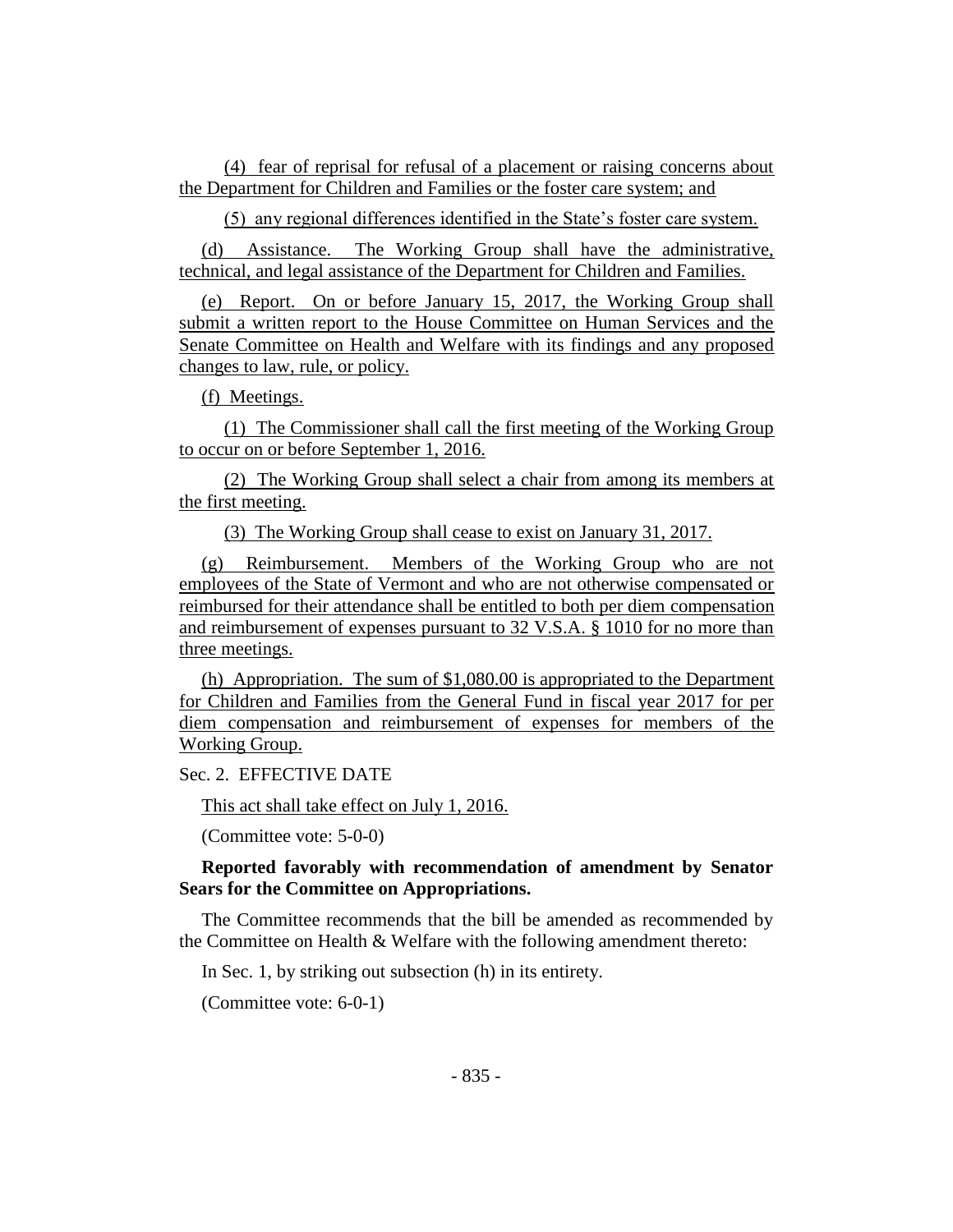#### **S. 250.**

An act relating to farm distilleries and Vermont barrel aged maple spirits.

**Reported favorably with recommendation of amendment by Senator Baruth for the Committee on Economic Development, Housing & General Affairs.**

The Committee recommends that the bill be amended by striking out all after the enacting clause and inserting in lieu thereof the following:

Sec. 1. 7 V.S.A. § 2 is amended to read:

#### § 2. DEFINITIONS

The following words as used in this title, unless a contrary meaning is required by the context, shall have the following meaning:

\* \* \*

(5) "Cabaret license": a first-class license or first- and third-class licenses where the business is devoted primarily to providing entertainment, dancing, and the sale of alcoholic beverages to the public and not the service of food. The holder of a "cabaret license" shall serve food at all times when open for business and shall have adequate and sanitary space and equipment for preparing and serving food. However, the gross receipts from the sale of food shall be less than the combined receipts from the sales of alcoholic beverages, entertainment, and dancing in the prior reporting year. All laws and regulations pertaining to a first-class license or first- and third-class licenses shall apply to the first-class or first- and third-class cabaret licenses. [Repealed.]

(6) "Caterer's license": a license issued by the Liquor Control Board authorizing the holder of a first-class license or first- and third-class licenses for a cabaret, restaurant, or hotel premises to serve malt or vinous beverages, spirits, or fortified wines at a function located on premises other than those occupied by a first-, first- and third-, or second-class licensee to sell alcoholic beverages.

\* \* \*

(15) "Manufacturer's or rectifier's license": a license granted by the Liquor Control Board that permits the holder to manufacture or rectify spirits or malt beverages, or vinous beverages and fortified wines, or spirits and fortified wines. Spirits and fortified wines may be manufactured or rectified by a license holder for export and sale to the Liquor Control Board,  $\Theta$  and malt beverages and vinous beverages may be manufactured or rectified by a license holder for export and sale to bottlers or wholesale dealers. This license permits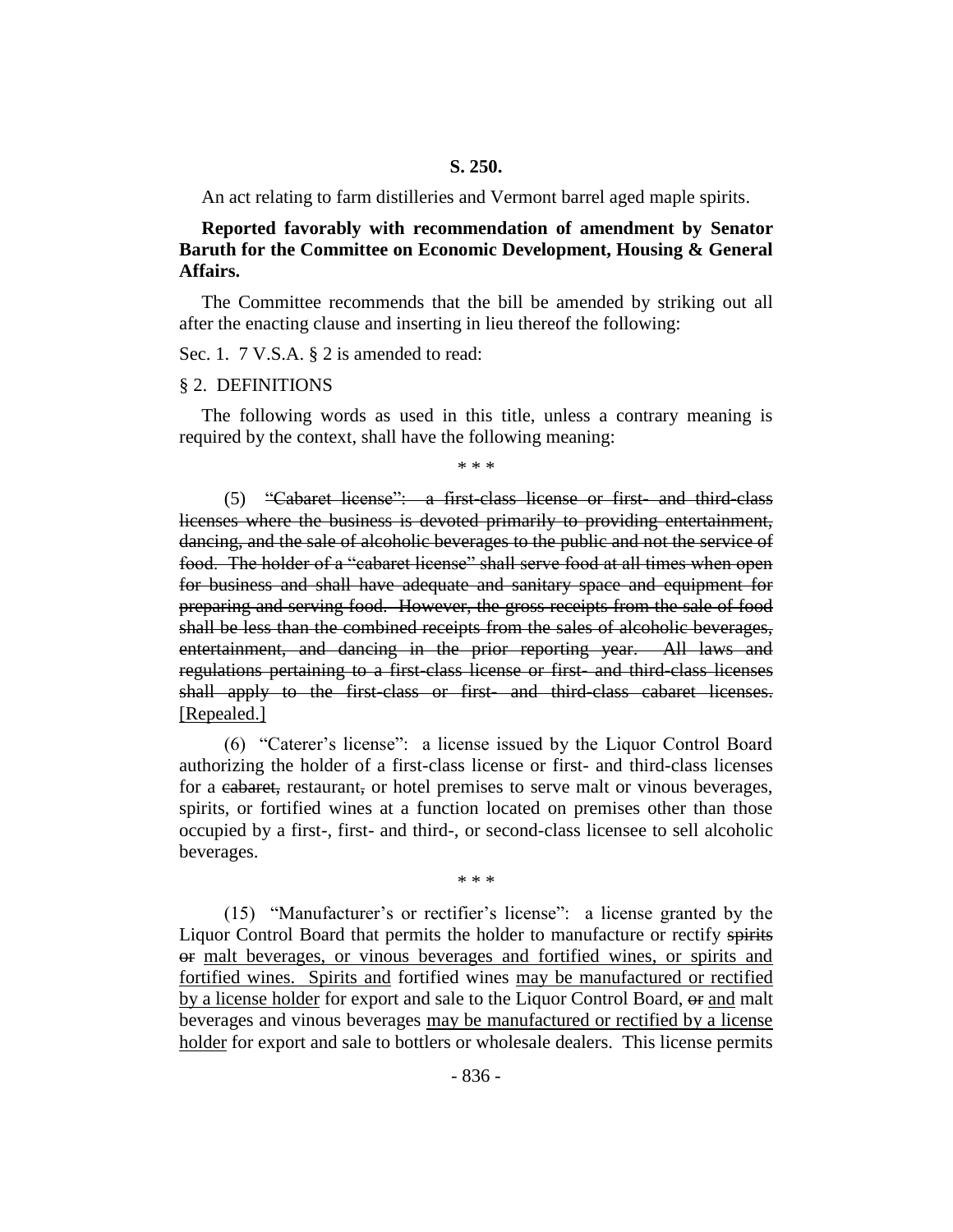a manufacturer of vinous beverages or fortified wines to receive from another manufacturer licensed in or outside this State bulk shipments of vinous beverages to rectify with the licensee's own product, provided that the vinous beverages or fortified wines produced by a Vermont manufacturer may contain no more than 25 percent imported vinous beverage. The Liquor Control Board may grant to a licensed manufacturer or rectifier of spirits, fortified wines, vinous beverages, or malt beverages a first-class restaurant or cabaret license or a first- and a third-class restaurant or cabaret license permitting the licensee to sell alcoholic beverages to the public only at the manufacturer's premises, which for the purposes of a manufacturer of malt beverages, includes up to two licensed establishments that are located on the contiguous real estate of the holder of the manufacturer's license, provided the manufacturer or rectifier owns or has direct control over those establishments. A manufacturer of malt beverages who also holds a first-class restaurant or cabaret license may serve to a customer malt beverage by the glass, not to exceed eight glasses at one time and not to exceed four ounces in each glass. The Liquor Control Board may grant to a licensed manufacturer or a rectifier of malt beverages a secondclass license permitting the licensee to sell alcoholic beverages to the public anywhere on the manufacturer's or rectifier's premises. A licensed manufacturer or rectifier of vinous beverages may serve, with or without charge, at an event held on the premises of the licensee or the vineyard property at a location on the contiguous real estate of the licensee, spirits, fortified wines, vinous beverages, and malt beverages, provided the licensee gives the Department written notice of the event, including details required by the Department, at least five days before the event. Any beverages not manufactured by the licensee and served at the event shall be purchased on invoice from a licensed manufacturer or wholesale dealer or the Liquor Control Board.

(27) "Special events permit": a permit granted by the Liquor Control Board permitting a person holding a manufacturer's or rectifier's license licensed manufacturer or rectifier to sell by the glass or by unopened bottle spirits, fortified wines, malt beverages, or vinous beverages manufactured or rectified by the license holder at an event open to the public that has been approved by the local licensing authority. For the purposes of tasting only, the permit holder may distribute, with or without charge, beverages manufactured by the permit holder by the glass no more than two ounces per product and eight ounces total of malt beverages or vinous beverages and no more than one ounce in total of spirits or fortified wines to each individual. No more than 104 special events permits may be issued to a holder of a manufacturer's or rectifier's license licensed manufacturer or rectifier during a year. A special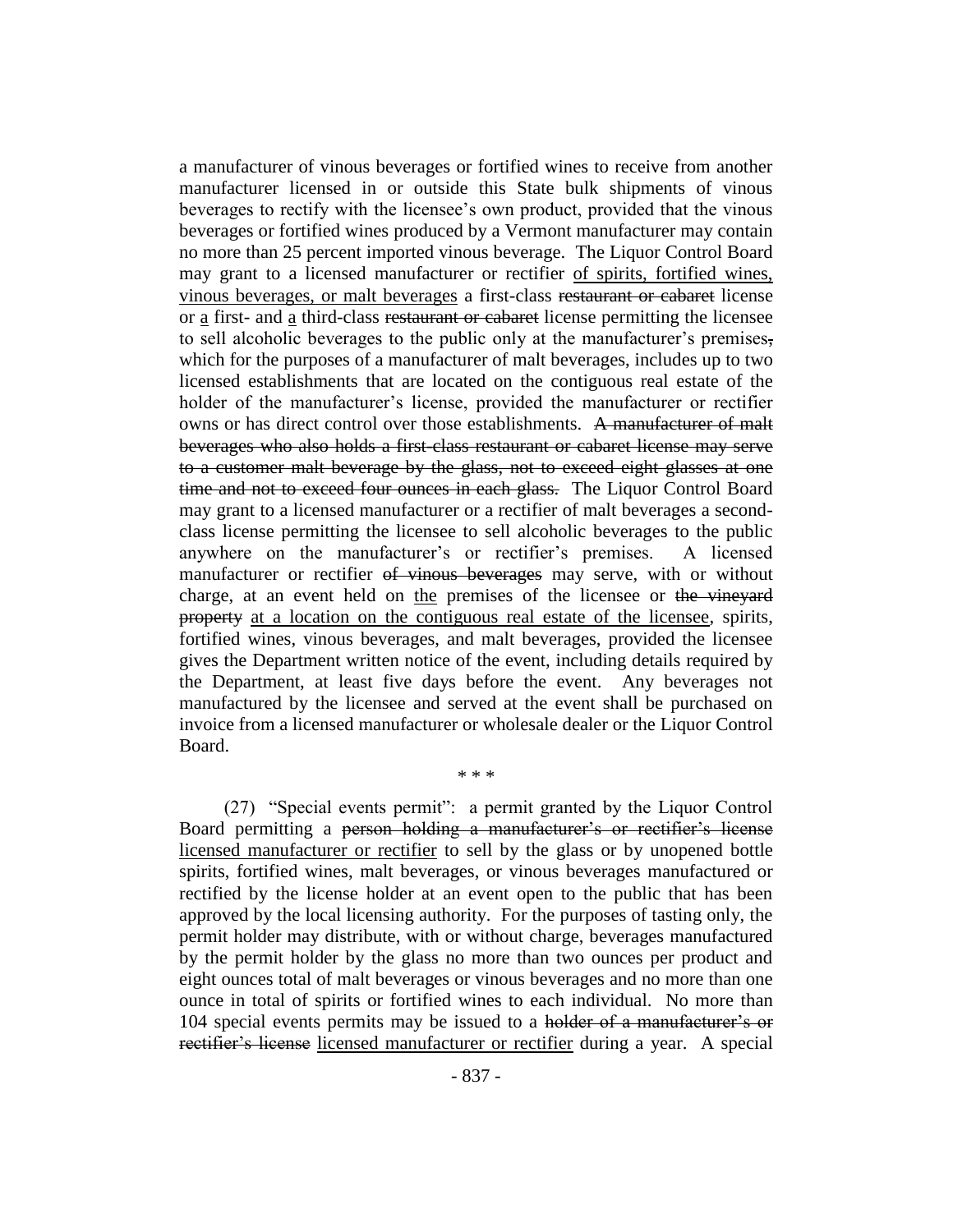event events permit shall be valid for the duration of each public event or four days, whichever is shorter. Requests for a special events permit, accompanied by the fee as required by subdivision 231(13) of this title, shall be submitted to the Department of Liquor Control at least five days prior to the date of the event. Each manufacturer or rectifier planning to attend a single special event under this permit may be listed on a single permit. However, each attendance at a special event shall count toward the manufacturer's or rectifier's annual limit of 104 special-event-permit limitation special events permits.

(28) "Fourth-class license" or "farmers' market license": the license granted by the Liquor Control Board permitting a manufacturer or rectifier of malt beverages, vinous beverages, fortified wines, or spirits licensed manufacturer or rectifier to sell by the unopened container and distribute by the glass with or without charge, beverages manufactured by the licensee. No more than a combined total of ten fourth-class and farmers' market licenses may be granted to a licensed manufacturer or rectifier. At only one fourth-class license location, a manufacturer or rectifier of vinous beverages, malt beverages, fortified wines, or spirits licensed manufacturer or rectifier may sell by the unopened container and distribute by the glass, with or without charge, vinous beverages, malt beverages, fortified wines, or spirits produced by no more than five additional manufacturers or rectifiers, provided these beverages are purchased on invoice from the manufacturer or rectifier. A manufacturer or rectifier of vinous beverages, malt beverages, fortified wines, or spirits may sell its product to no more than five additional manufacturers or rectifiers. A fourth-class licensee may distribute by the glass no more than two ounces of malt beverages or vinous beverages with a total of eight ounces to each retail customer and no more than one-quarter ounce of spirits or fortified wine with a total of one ounce to each retail customer for consumption on the manufacturer's premises or at a farmers' market. A fourth-class fourth-class licensee may distribute by the glass up to four mixed drinks containing a combined total of no more than one ounce of spirits or fortified wine to each retail customer for consumption only on the manufacturer's premises. A farmers' market license is valid for all dates of operation for a specific farmers' market location.

\* \* \*

(36) "Outside consumption permit": a permit granted by the Liquor Control Board allowing the holder of a first-class  $\Theta$ , first- and third-class license holder and, or fourth-class license holder to allow for consumption of alcohol in a delineated outside area.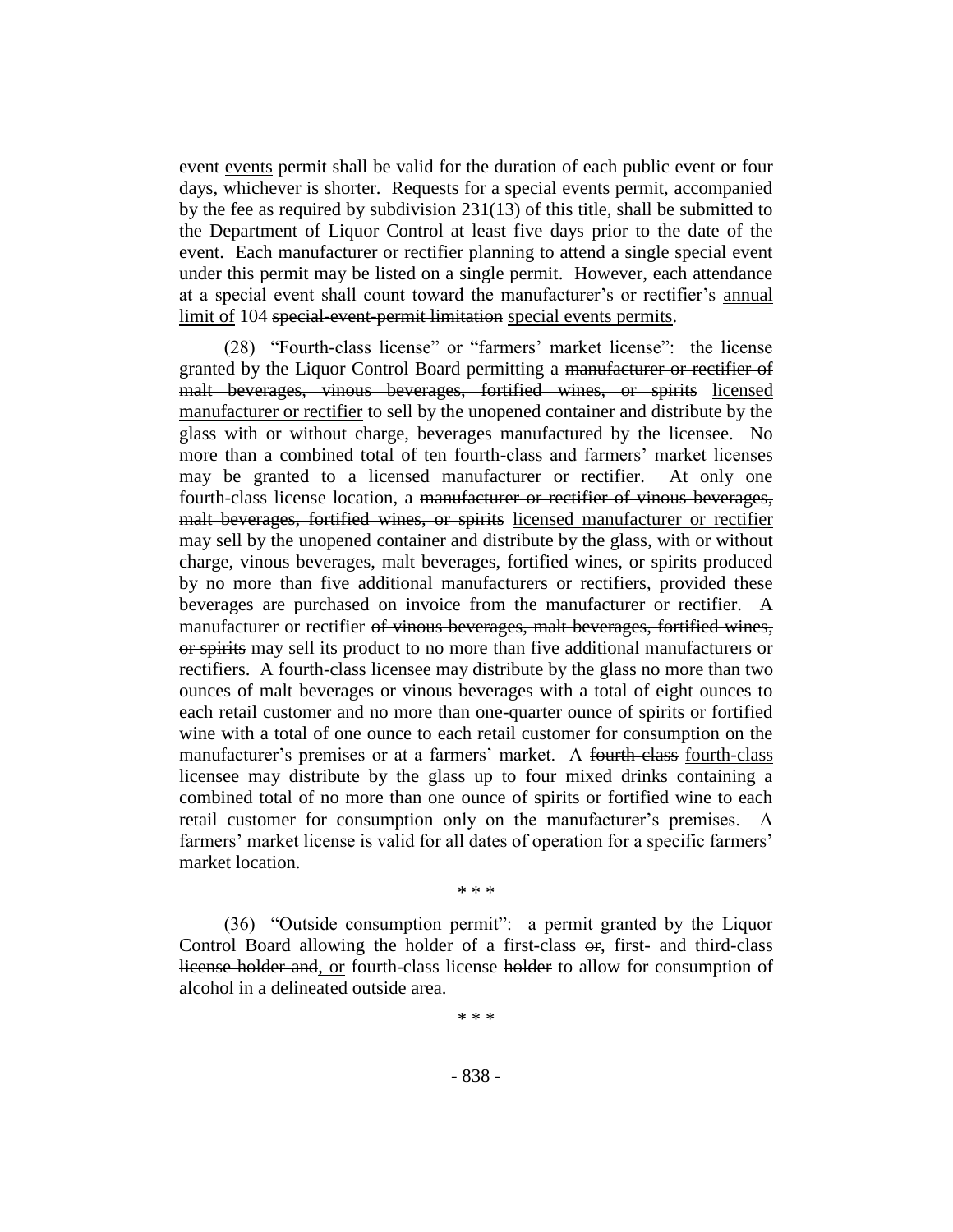(40) "Retail delivery permit": a permit granted by the Liquor Control Board that permits a second-class licensee to deliver malt beverages or vinous beverages sold by the licensee to the purchaser at a location in Vermont.

(41) "Destination resort master license": a license granted by the Liquor Control Board pursuant to section 472 of this title permitting a destination resort to designate licensed caterers and commercial caterers that will be permitted to cater individual events within the boundaries of the resort without being required to obtain a request to cater permit for each individual event. For purposes of a destination resort master license, a "destination resort" is a resort that contains at least 100 acres of land, offers at least 50 units of sleeping accommodations, offers food and beverage service to the public for consideration, and has related sports and recreational facilities for the convenience or enjoyment of its guests.

Sec. 2. 7 V.S.A. § 67 is amended to read:

### § 67. ALCOHOLIC BEVERAGE TASTINGS; PERMIT; PENALTIES

\* \* \*

(d) Promotional alcoholic beverage tasting:

(1) At the request of a holder of a first- or second-class license, a holder of a manufacturer's, rectifier's, or wholesale dealer's license may distribute without charge to the first- or second-class licensee's management and staff, provided they are of legal drinking age and are off duty for the rest of the day, two ounces per person of vinous or malt beverages for the purpose of promoting the beverage. At the request of a holder of a third-class license, a manufacturer or rectifier of spirits or fortified wines may distribute without charge to the third-class licensee's management and staff, provided they are of legal drinking age and are off duty for the rest of the day, one-quarter ounce of each beverage and no more than a total of one ounce to each individual for the purpose of promoting the beverage. No permit is required under this subdivision, but written notice of the event shall be provided to the Department of Liquor Control at least five days two days prior to the date of the tasting.

(e) Tastings for product quality assurance. A licensed manufacturer or rectifier may distribute to its management and staff who are directly involved in the production of the licensee's products, provided they are of legal drinking age and at the licensed premises, samples of the licensee's products for the purpose of assuring the quality of the products. Each sample of vinous or malt beverages shall be no larger than two ounces, and each sample of spirits or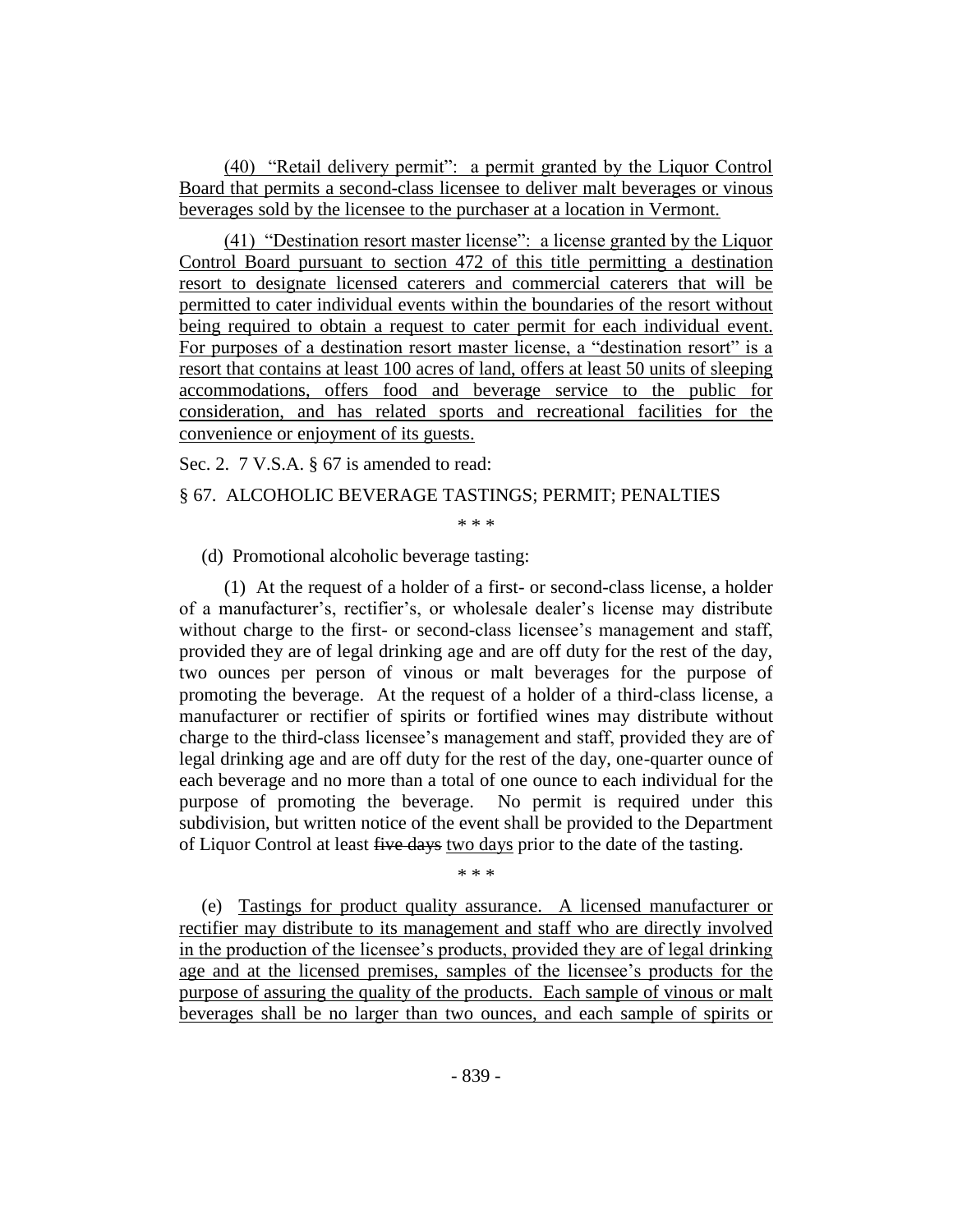fortified wines shall be no larger than one-quarter ounce. No permit is required under this subsection.

(f) Age and training of servers. No individual who is under the age of 18 years of age or who has not received training as required by the Department may serve alcoholic beverages at an event under this section.

 $(f)(g)$  Penalties. The holder of a permit issued under this section that provides alcoholic beverages to an underage individual or permits an individual under the age of 18 years of age to serve alcoholic beverages at a beverage tasting event under this section shall be fined not less than \$500.00 nor more than \$2,000.00 or imprisoned not more than two years, or both.

Sec. 3. 7 V.S.A. § 70 is added to read:

# § 70. MANUFACTURERS OF MALT BEVERAGES; TRANSFER OF MALT BEVERAGES BETWEEN LICENSED LOCATIONS

(a) A licensed manufacturer of malt beverages may transfer malt beverages to a second licensed manufacturer of malt beverages without payment of taxes pursuant to section 421 of this title provided:

(1) the manufacturers are part of the same company;

(2) one manufacturer owns the controlling interest in the other manufacturer; or

(3) the controlling interest in each manufacturer is owned by the same person.

(b) For each transfer of malt beverages pursuant to this section, the manufacturers shall:

(1) document on invoices the amount of malt beverages transferred without payment of taxes; and

(2) prepare and maintain records of each transfer in accordance with all applicable federal laws and regulations.

Sec. 4. 7 V.S.A. § 231 is amended to read:

§ 231. FEES FOR LICENSES AND PERMITS; DISPOSITION OF FEES

(a) The following fees shall be paid:

(1) For a manufacturer's or rectifier's license to manufacture or rectify malt beverages and, or vinous beverages and fortified wines, or to manufacture or rectify spirits and fortified wines, \$310.00 for either each license.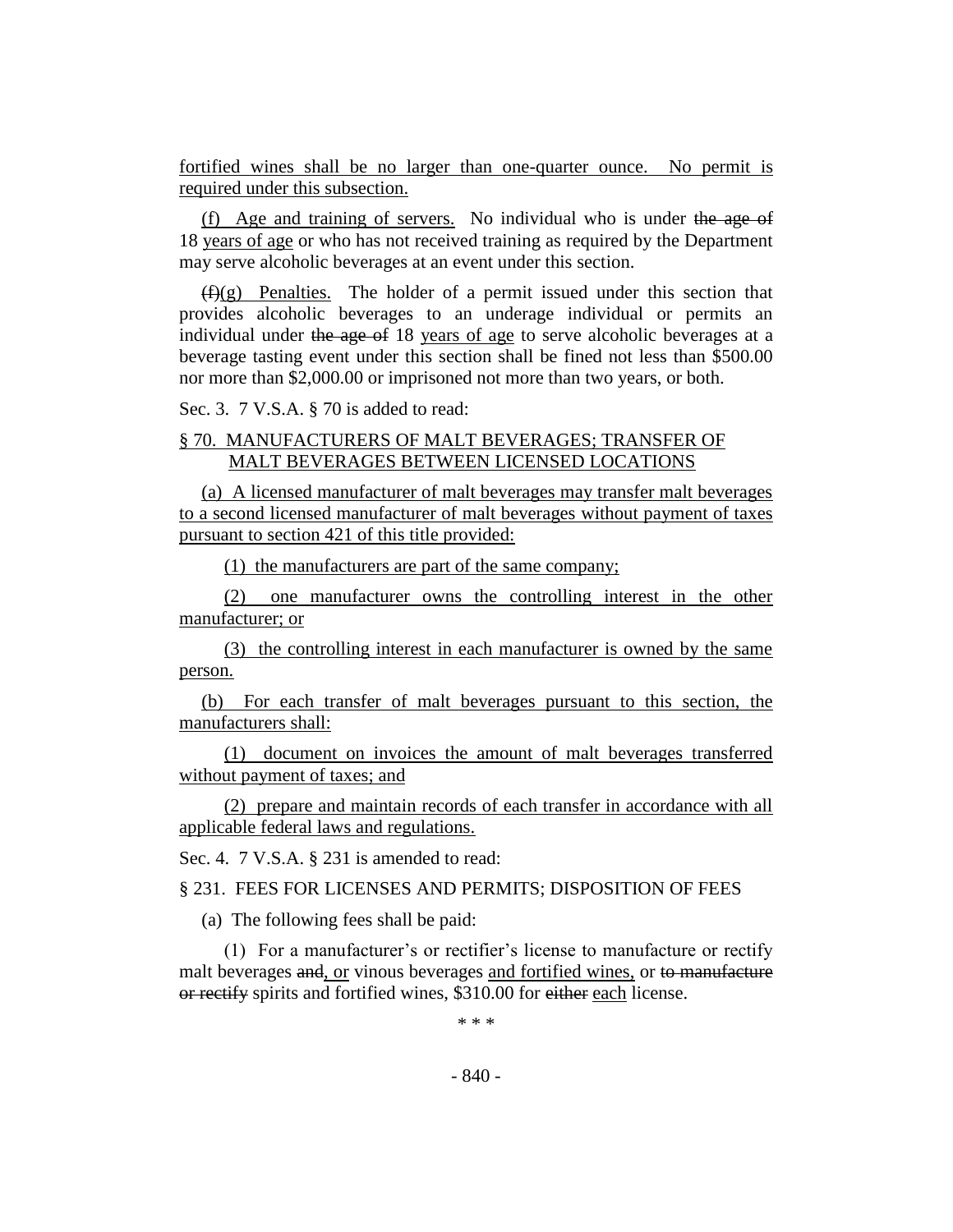(11) For up to ten fourth-class vinous licenses, \$70.00.

\* \* \*

(25) For a retail delivery permit, \$100.00.

#### (26) For a destination resort master license, \$500.00.

\* \* \*

#### Sec. 5. 7 V.S.A. § 222 is amended to read:

# § 222. FIRST- AND SECOND-CLASS LICENSES; GRANTING OF; SALE TO MINORS; CONTRACTING FOR FOOD SERVICE

With the approval of the Liquor Control Board, the control commissioners may grant the following licenses to a retail dealer for the premises where the dealer carries on business:

(1) Upon making application and paying the license fee provided in section 231 of this title, a first-class license which authorizes the dealer to sell malt and vinous beverages for consumption only on those premises, and upon satisfying the Liquor Control Board that the premises are leased, rented, or owned by the retail dealer and are devoted primarily to dispensing meals to the public, except clubs and cabarets, and that the premises have adequate and sanitary space and equipment for preparing and serving meals. The term "public" includes patrons of hotels, boarding houses, restaurants, dining cars, and similar places where meals are served. A retail dealer carrying on business in more than one place shall acquire a first-class license for each place where the retail dealer sells malt and vinous beverages. No malt or vinous beverages shall be sold by a first-class licensee to a minor. Partially consumed bottles of vinous beverages or specialty beers that were purchased with a meal may be removed from first-class licensed premises provided the beverages are recapped or resealed.

(7)(A) The Liquor Control Board may grant a retail delivery permit to a second-class licensee if the licensee files an application accompanied by the fee provided in section 231 of this title.

\* \* \*

(B)(i) A retail delivery permit holder may deliver malt beverages or vinous beverages sold from the licensed premises for consumption off the premises to the purchaser at a location in Vermont between the hours of 9:00 a.m. and 5:00 p.m.

(ii) An employee of a retail delivery permit holder shall not be permitted to make deliveries of malt beverages or vinous beverages pursuant to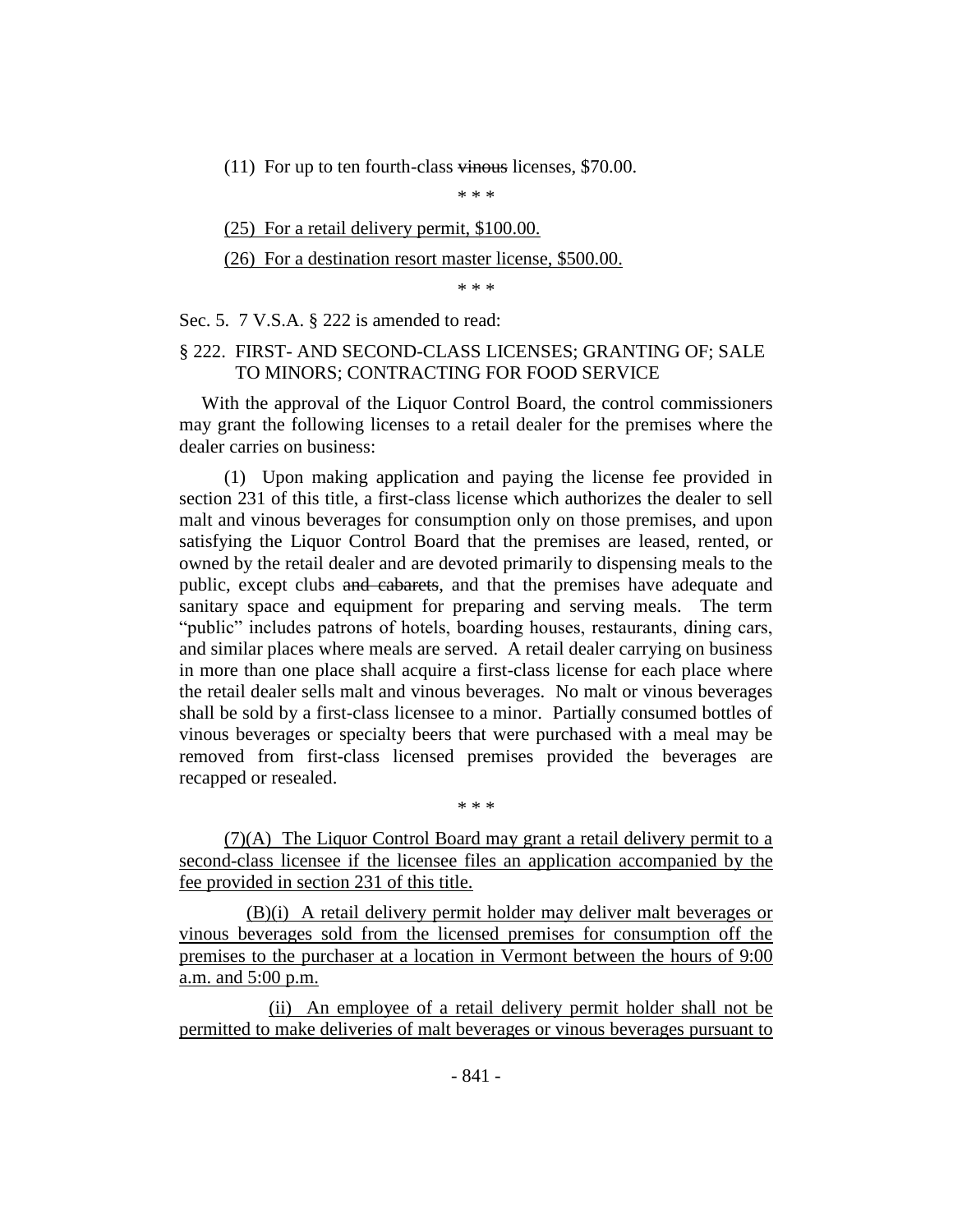the permit unless he or she has completed a training program approved by the Department as required pursuant to section 239 of this chapter.

(C) The Liquor Control Board shall adopt rules to implement this subdivision (7).

Sec. 6. 7 V.S.A. § 224 is amended to read:

# § 224. THIRD-CLASS LICENSES; OPEN CONTAINERS

(a) The Liquor Control Board may grant to a person who operates a hotel, restaurant, cabaret, or club a license of the third class if the person files an application accompanied by the license fee as provided in section 231 of this title for the premises in which the business of the hotel, restaurant, cabaret, or club is carried on. The holder of a third-class license may sell spirits and fortified wines for consumption only on the premises covered by the license. The applicant for a third-class license shall satisfy the Liquor Control Board that the applicant is the bona fide owner or lessee of the premises and that the premises are operated for the purpose covered by the license.

\* \* \*

Sec. 7. 7 V.S.A. § 242 is added to read:

#### § 242. DESTINATION RESORT MASTER LICENSES

(a) The Liquor Control Board may grant a destination resort master license to a person that operates a destination resort if the applicant files an application with the Liquor Control Board accompanied by the license fee provided in section 231 of this title. In addition to any information required pursuant to rules adopted by the Board, the application shall:

(1) designate all licensed caterers and commercial caterers that are proposed to be permitted to cater individual events within the boundaries of the resort pursuant to the destination resort master license;

(2) demonstrate that the destination resort:

(A) contains at least 100 acres of land; and

(B) offers at least 50 units of sleeping accommodations; and

(3) include a plan of the destination resort that sets forth:

(A) the destination resort boundaries;

(B) the ownership of the destination resort lands;

(C) the location and general design of buildings and other improvements within the resort boundaries; and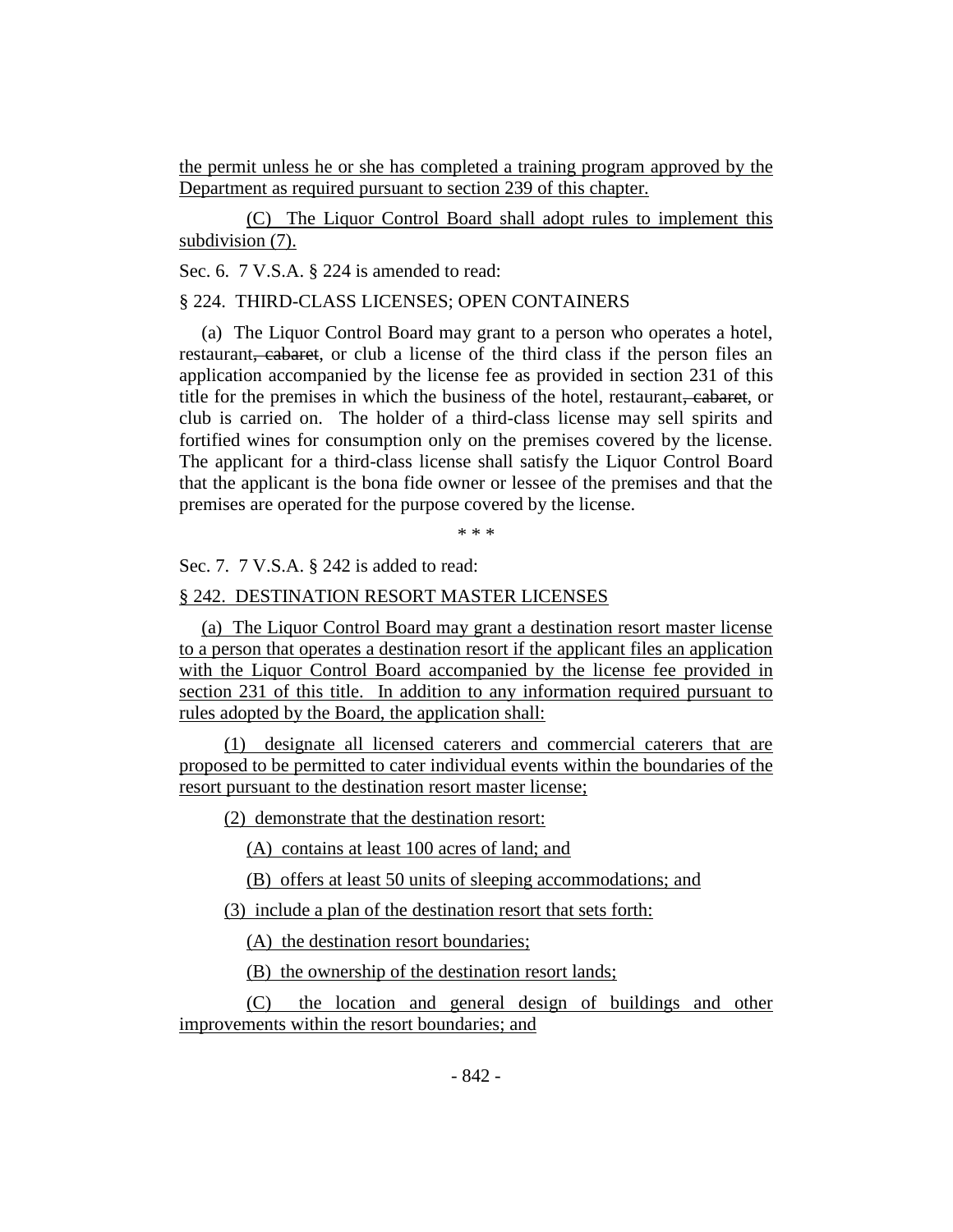(D) the location of any sports and recreational facilities within the resort boundaries.

(b) A licensee may, upon five days' notice to the Department, amend the list of licensed caterers and commercial caterers that are designated in the destination resort master license.

(c) The holder of the destination resort master license shall, at least two days prior to the date of the event, provide the Department and local control commissioners with written notice of an event within the resort boundaries that will be catered pursuant to the master licenses. A licensed caterer or commercial caterer that is designated in the master license shall not be required to obtain a request to cater permit to cater an event occurring within the destination resort boundaries if the master licensee has provided the Department and local control commissioners with the required notice pursuant to this subsection.

(d) Real estate of a destination resort master license holder that is not contiguous with the license holder's principal premises or is located in a different municipality from the license holder's principal premises may be included in the destination resort's boundaries if it is clearly identified and delineated on the plan of the destination resort that is submitted pursuant to subsection (a) of this section.

Sec. 8. 7 V.S.A. § 424 is amended to read:

§ 424. COLLECTION

The liquor control board Liquor Control Board shall collect the tax imposed under section 422 of this title from the purchaser thereof. The taxes  $\theta$ collected on sales by the Liquor Control Board shall be paid weekly to the state treasurer State Treasurer, and the taxes collected on sales by a manufacturer or rectifier shall be paid quarterly to the State Treasurer.

Sec. 9. 7 V.S.A. § 101 is amended to read:

# § 101. COMPOSITION OF DEPARTMENT; COMMISSIONER OF LIQUOR CONTROL; LIQUOR CONTROL BOARD

(a) The Department of Liquor Control, created by 3 V.S.A. § 212, shall include the Commissioner of Liquor Control and the Liquor Control Board.

(b)(1) The Liquor Control Board shall consist of five persons, not more than three members of which shall belong to the same political party.

 $(2)(A)$  Biennially, with With the advice and consent of the Senate, the Governor shall appoint a person as a member members of such the Board for a staggered five-year term, whose staggered five-year terms.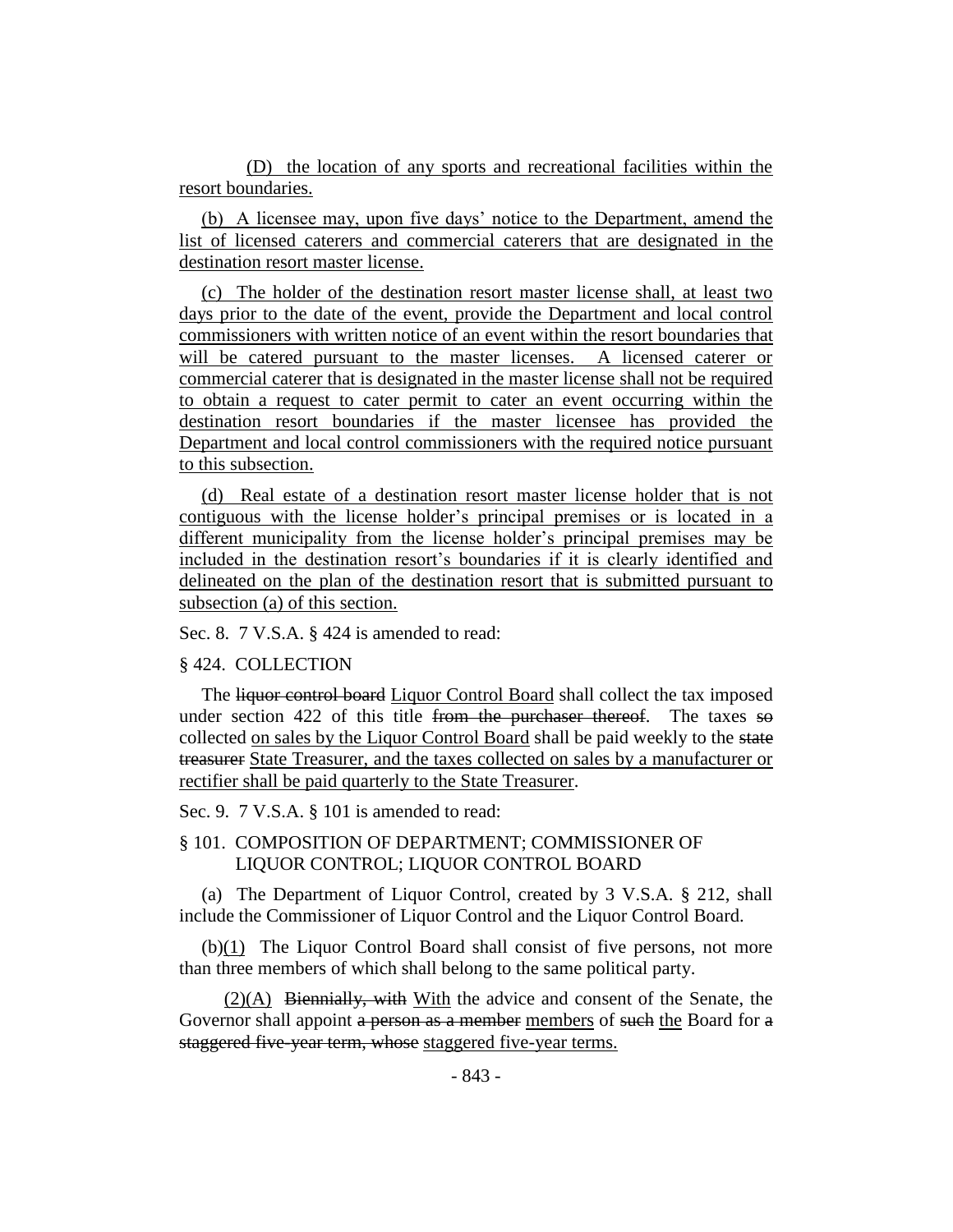(B) The Governor shall fill a vacancy occurring during a term by an appointment for the unexpired term in accordance with the provisions of 3 V.S.A. § 257(b).

(C) A member's term of office shall commence on February 1 of the year in which such appointment is made the member is appointed.

(3) The Governor shall biennially designate a member of such the Board to be its Chair.

Sec. 10. 7 V.S.A. § 102 is amended to read:

#### § 102. REMOVAL

After Notwithstanding any provision of 3 V.S.A. § 2004 to the contrary, after notice and hearing, the governor Governor may remove a member of the liquor control board Liquor Control Board for incompetency, failure to discharge his or her duties, malfeasance, immorality, or other cause inimical to the general good of the state State. In case of such removal, the governor Governor shall appoint a person to fill the unexpired term.

Sec. 11. 7 V.S.A. § 106 is amended to read:

# § 106. COMMISSIONER OF LIQUOR CONTROL; REPORTS; RECOMMENDATIONS

The board shall employ an executive officer, who shall be the secretary of the board and shall be called the commissioner of liquor control. The commissioner shall be appointed for an indefinite period and shall be subject to removal upon the majority vote of the entire board. At such times and in such detail as the board directs, the commissioner shall make reports to the board concerning the liquor distribution system of the state, together with such recommendations as he deems proper for the promotion of the general good of the state.

(a)(1) With the advice and consent of the Senate, the Governor shall appoint from among no fewer than three candidates proposed by the Liquor Control Board a Commissioner of Liquor Control for a term of four years.

(2) The Board shall review the applicants for the position of Commissioner of Liquor Control and by a vote of the majority of the members of the Board shall select candidates to propose to the Governor. The Board shall consider each applicant's administrative expertise and his or her knowledge regarding the business of distributing and selling alcoholic beverages.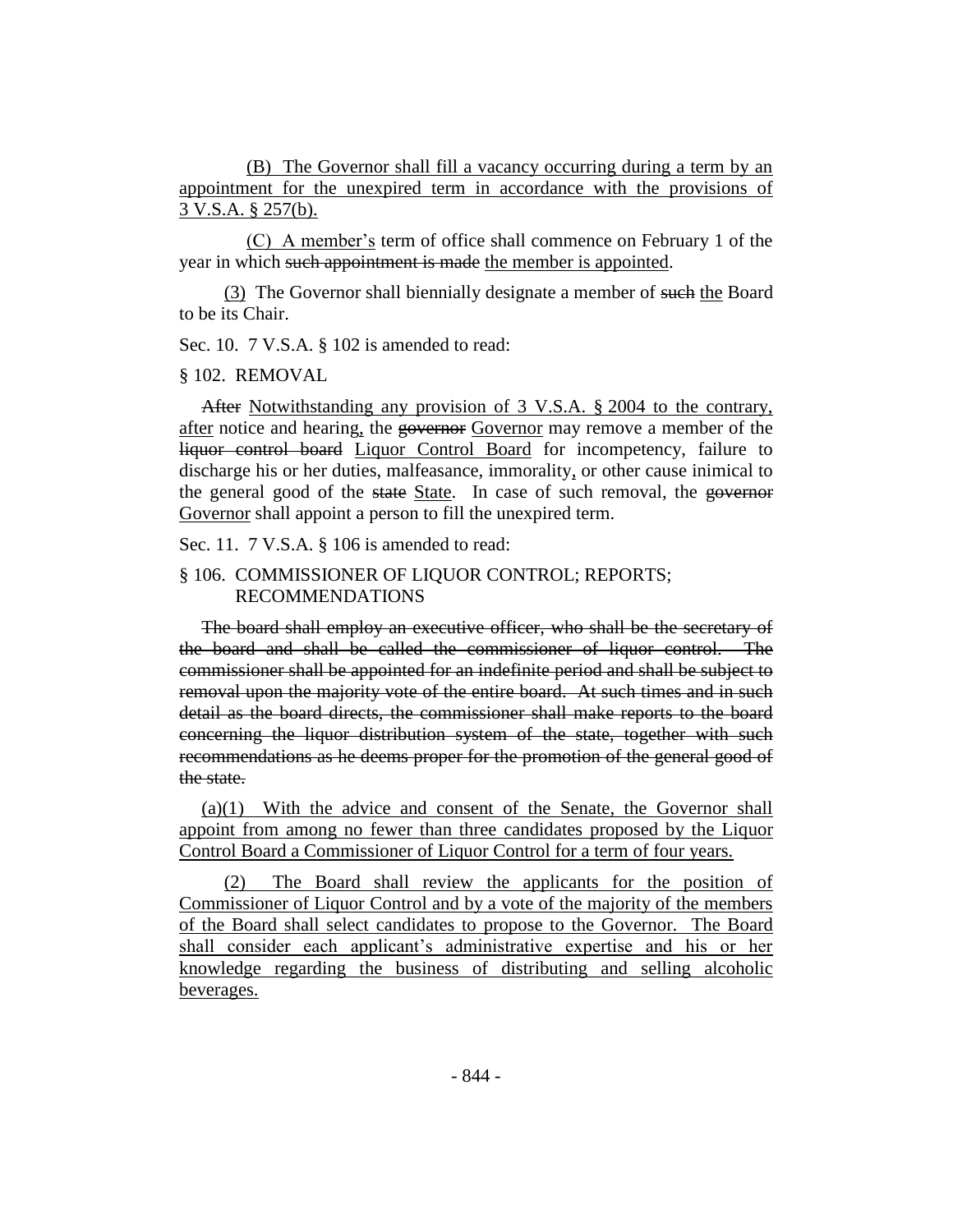(b) The Commissioner shall serve at the pleasure of the Governor until the end of the term for which he or she is appointed or until a successor is appointed.

Sec. 12. 7 V.S.A. § 107 is amended to read:

#### § 107. DUTIES OF COMMISSIONER OF LIQUOR CONTROL

The Commissioner of Liquor Control shall:

(1) In towns which that vote to permit the sale of spirits and fortified wines, establish such number of local agencies therein as the Board shall determine, enter into agreements for the rental of necessary and adequate quarters, and employ suitable assistants for the operation thereof. However, it shall not be obligatory upon the Liquor Control Board shall not be obligated to establish an agency in every town which that votes to permit the sale of spirits and fortified wines.

(2) Make regulations Recommend rules subject to the approval of and adoption by the Board governing the hours during which such local agencies shall be open for the sale of spirits and fortified wines and governing, the qualifications, deportment, and salaries of the agencies' employees, and the business, operational, financial, and revenue standards that must be met for the establishment of an agency and its continued operation.

(3) Make regulations Recommend rules subject to the approval of and adoption by the Board governing:

(A) the prices at which spirits shall be sold by local agencies, the method for their delivery, and the quantities of spirits that may be sold to any one person at any one time; and

(B) the minimum prices at which fortified wines shall be sold by local agencies and second-class licensees that hold fortified wine permits, the method for their delivery, and the quantities of fortified wines that may be sold to any one person at any one time.

(4) Supervise the quantities and qualities of spirits and fortified wines to be kept as stock in local agencies and make regulations recommend rules subject to the approval of and adoption by the Board regarding the filling of requisitions therefor on the Commissioner of Liquor Control.

(5) Purchase through the Commissioner of Buildings and General Services spirits and fortified wines for and in behalf of the Liquor Control Board, supervise the their storage thereof and the distribution to local agencies, druggists and, licensees of the third class, third-class licensees, and holders of fortified wine permits, and make regulations recommend rules subject to the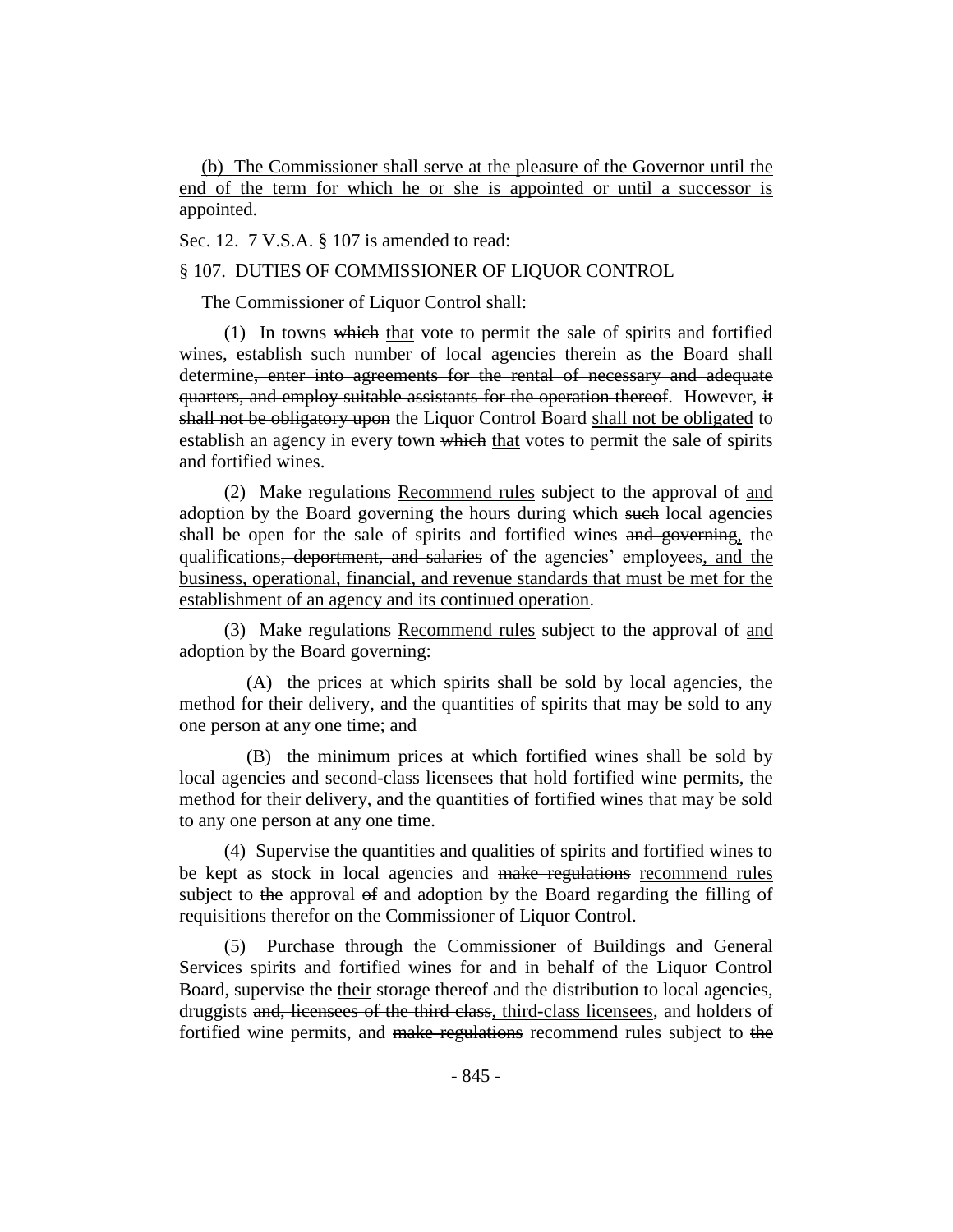approval of and adoption by the Board regarding the sale and delivery from the central storage plant.

(6) Check and audit the income and disbursements of all local agencies, and the central storage plant.

(7) Report to the Board regarding the State's liquor control system and make recommendations for the promotion of the general good of the State.

Devise methods and plans for eradicating intemperance and promoting the general good of the state State and make effective such methods and plans as part of the administration of this title.

# Sec. 13. RULEMAKING

On or before July 1, 2017, the Commissioner shall prepare and submit to the Liquor Control Board for its approval and adoption his or her recommendation for rules to govern the business, operational, financial, and revenue standards for local agencies as necessary to implement this act.

# Sec. 14. LEGISLATIVE COUNCIL; DRAFT LEGISLATION

On or before January 15, 2017, the Legislative Council, in consultation with the Commissioner of Liquor Control, the Liquor Control Board, and the Office of the Attorney General, shall prepare and submit a draft bill to the House Committee on General, Housing and Military Affairs and the Senate Committee on Economic Development, Housing and General Affairs that makes statutory amendments of a technical nature to improve the clarity of Title 7 through the reorganization of its provisions and the modernization of its statutory language. The draft bill shall also identify all statutory sections of Title 7 that the General Assembly shall amend substantively in order to remove out-of-date and obsolete provisions or to reflect more accurately the current practices and programs of the Liquor Control Board and the Department of Liquor Control.

# Sec. 15. COMMISSIONER OF LIQUOR CONTROL; CURRENT TERM; APPOINTMENT OF SUCCESSOR

The Commissioner of Liquor Control in office on the effective date of this act shall be deemed to have commenced a four-year term pursuant to 7 V.S.A. § 106(a)(1) on February 1, 2016. The Commissioner shall serve until the end of the four-year term or until a successor is appointed as provided pursuant to 7 V.S.A. § 106. Notwithstanding any provision of 3 V.S.A. § 2004 or 7 V.S.A. § 106(b) to the contrary, during this current term, the Governor may remove the Commissioner for cause after notice and a hearing.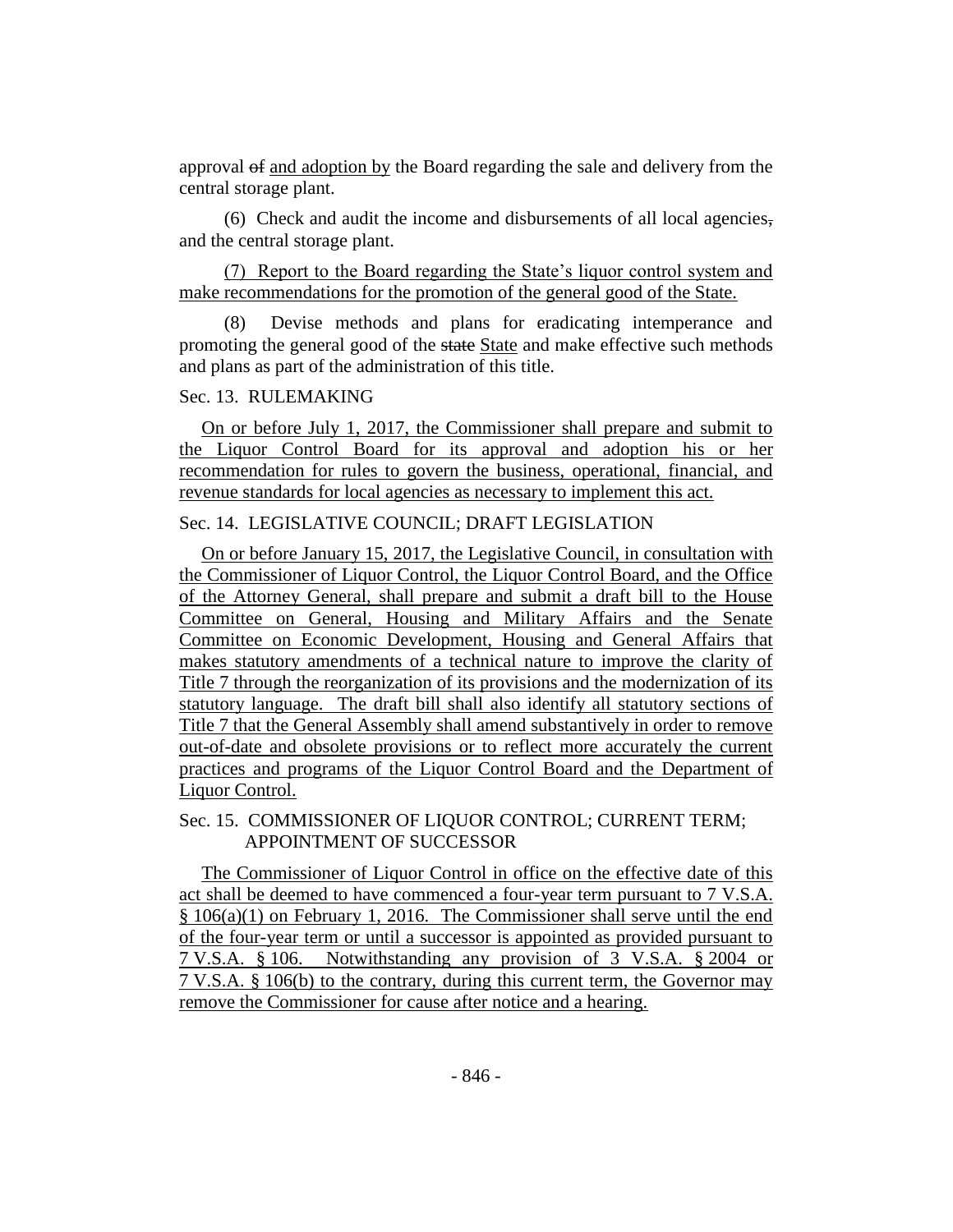Sec. 16. EFFECTIVE DATE

(a) This section shall take effect on July 1, 2016.

(b) In Sec. 4, 7 V.S.A.  $\S$  231, subdivisions (a)(1) (manufacturer's or rectifier's license) and (a)(11) (fourth-class license) shall take effect on July 2, 2016. The remaining provisions of Sec. 4 shall take effect on July 1, 2016.

(c) The remaining sections of this act shall take effect on July 1, 2016.

And that after passage the title of the bill be amended to read: "An act relating to alcoholic beverages"

(Committee vote: 5-0-0)

## **Reported favorably with recommendation of amendment by Senator Westman for the Committee on Finance.**

The Committee recommends that the bill be amended as recommended by the Committee on Economic Development, Housing & General Affairs with the following amendment thereto:

In Sec. 4, 7 V.S.A. § 231, by striking out subdivision (a)(26) in its entirety and inserting a new subdivision (a)(26) to read as follows:

(26) For a destination resort master license, \$1,000.00.

(Committee vote: 7-0-0)

#### **ORDERED TO LIE**

#### **S. 220.**

An act relating to the public financing of campaigns.

**PENDING QUESTION:** Shall the bill be amended as recommended by the Committee on Government Operations?

(For text of report of the Committee on Government Operations, see Senate Journal of March 16, 2016, page 577)

#### **CONCURRENT RESOLUTIONS FOR NOTICE**

#### **Concurrent Resolution for Notice under Joint Rule 16**

The following joint concurrent resolution has been introduced for approval by the Senate and House and will be adopted by the Senate unless a Senator requests floor consideration before the end of the session of the next legislative day. Requests for floor consideration should be communicated to the Secretary's Office.

**H.C.R. 279-286** (For text of Resolutions, see Addendum to House Calendar for March 17, 2016)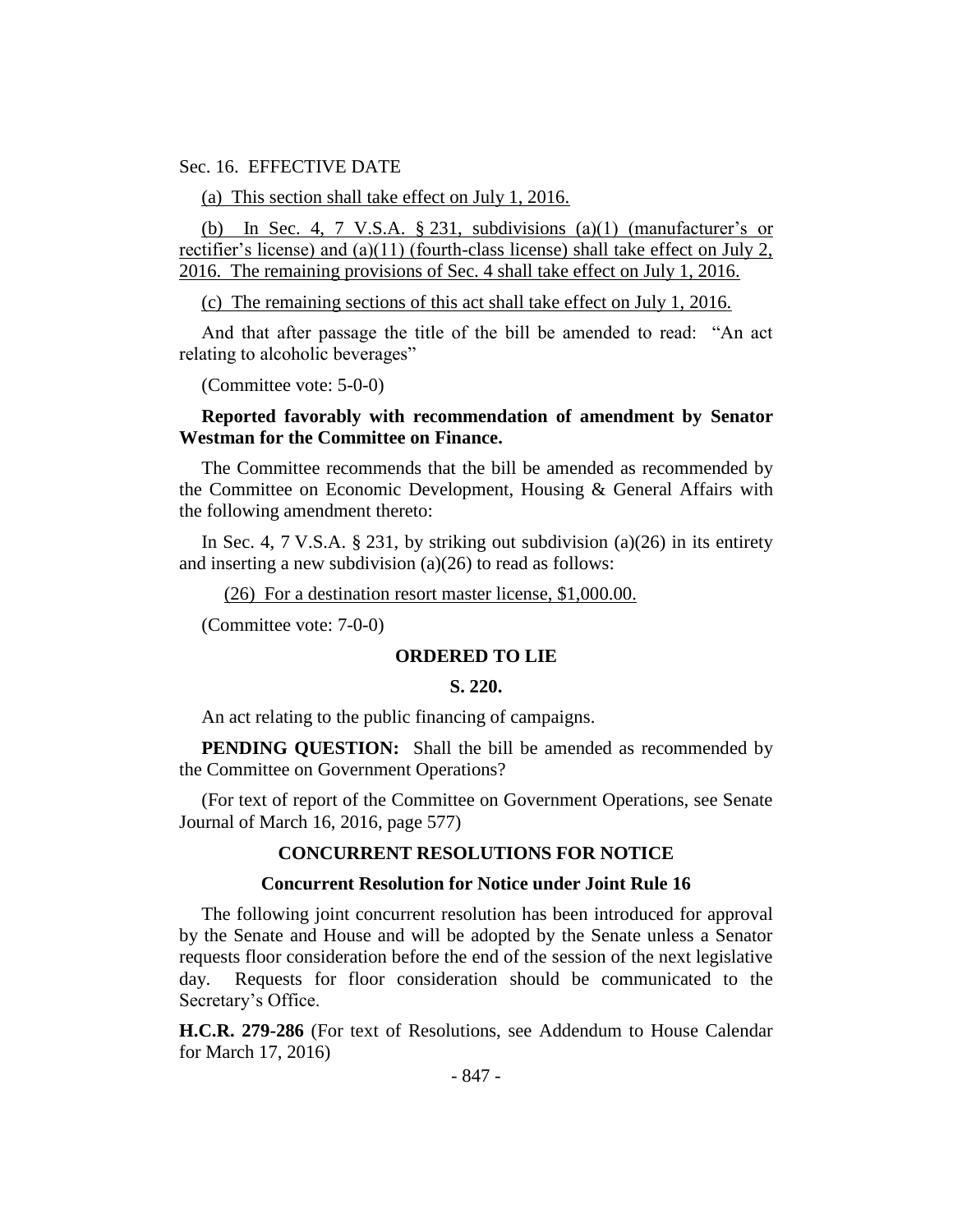### **CONFIRMATIONS**

The following appointments will be considered by the Senate, as a group, under suspension of the Rules, as moved by the President *pro tempore,* for confirmation together and without debate, by consent thereby given by the Senate. However, upon request of any senator, any appointment may be singled out and acted upon separately by the Senate, with consideration given to the report of the Committee to which the appointment was referred, and with full debate; and further, all appointments for the positions of Secretaries of Agencies, Commissioners of Departments, Judges, Magistrates, and members of the Public Service Board shall be fully and separately acted upon.

Kirstin Schoonover of Huntington – Superior Court Judge – By Sen. Benning for the Committee on Judiciary. (2/25/16)

Brian Valentine of Huntington – Magistrate Division Judge – By Sen. Nitka for the Committee on Judiciary. (3/9/16)

Mary Morrissey of Jericho – Superior Court Judge – By Sen. Ashe for the Committee on Judiciary. (3/9/16)

Christopher Cole of Richmond – Secretary of the Agency of Transportation – By Sen. Mazza for the Committee on Transportation. (3/16/16)

Kevin Bourdon of Waltham – Member, Electricians Licensing Board – By Sen. Balint for the Committee on Econ. Dev., Housing and General Affairs. (3/11/16)

Hannah Sessions of Salisbury – Member, Vermont Housing and Conservation Board – By Sen. Balint for the Committee on Econ. Dev., Housing and General Affairs. (3/11/16)

Robert Williams of Poultney – Member, Electricians Licensing Board – By Sen. Mullin for the Committee on Econ. Dev., Housing and General Affairs. (3/15/16)

Thomas Lauzon of Barre – Member, Liquor Control Board – By Sen. Cummings for the Committee on Econ. Dev., Housing and General Affairs.  $(3/15/16)$ 

#### **NOTICE OF JOINT ASSEMBLY**

**March 17, 2016 - 10:30 A.M.** - Retention of Superior Court Judges: David Howard, Robert A. Mello, Helen M. Toor and Thomas S. Durkin.